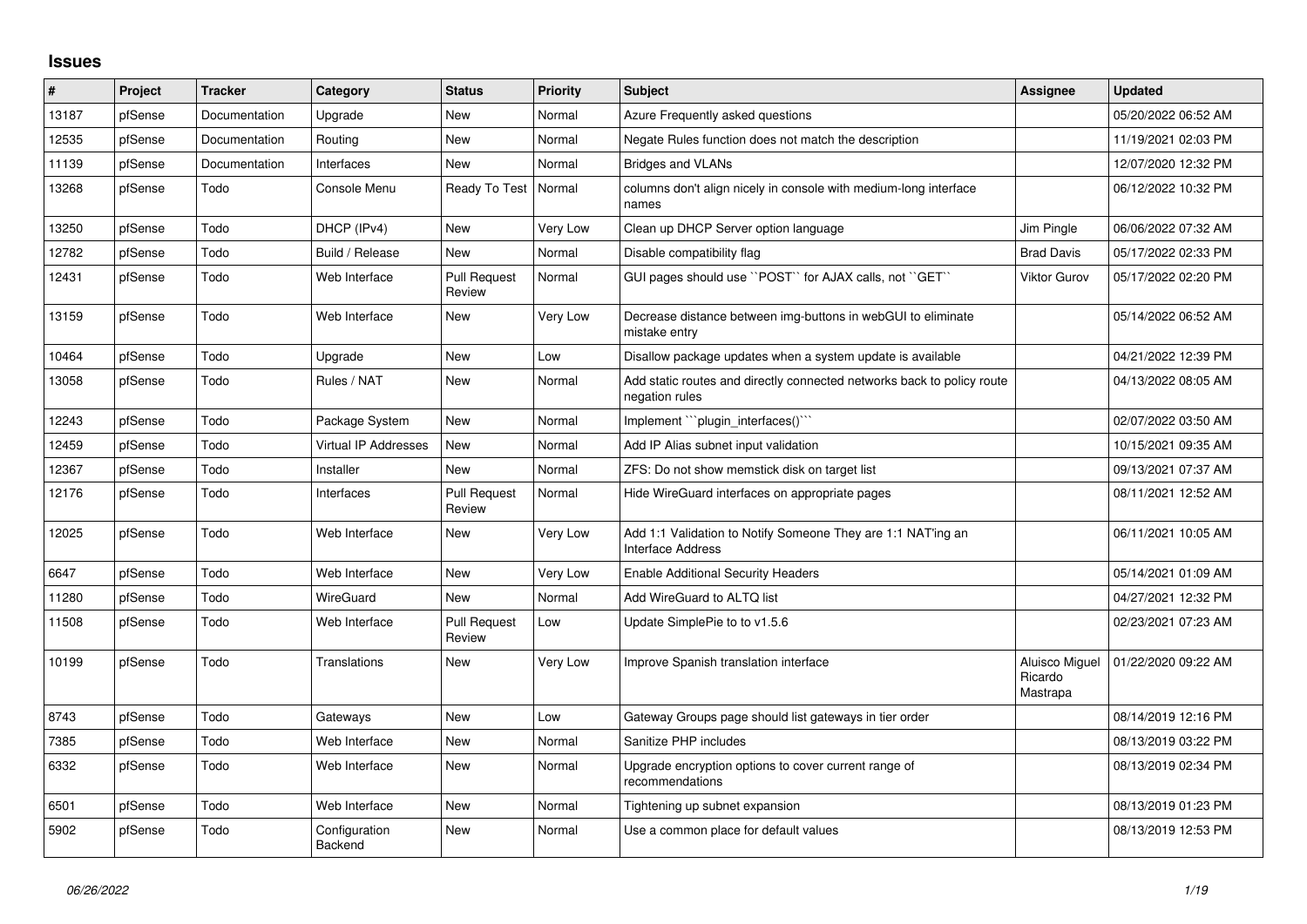| #     | Project | <b>Tracker</b> | Category                     | <b>Status</b>                 | <b>Priority</b> | <b>Subject</b>                                                                     | Assignee             | <b>Updated</b>      |
|-------|---------|----------------|------------------------------|-------------------------------|-----------------|------------------------------------------------------------------------------------|----------------------|---------------------|
| 1940  | pfSense | Todo           | Logging                      | New                           | Normal          | Integrate rSyslogd                                                                 |                      | 07/06/2018 02:11 PM |
| 8270  | pfSense | Todo           | Web Interface                | New                           | Very Low        | Fix grammatically erroneous repetition                                             |                      | 01/11/2018 08:19 AM |
| 6727  | pfSense | Todo           | Web Interface                | New                           | Very Low        | Missing file apple-touch-icon-precomposed.png?                                     | <b>Jared Dillard</b> | 08/18/2016 02:10 PM |
| 6697  | pfSense | Todo           | Web Interface                | New                           | Low             | White squares around the numeric values in the Status / Queues page                | <b>Jared Dillard</b> | 08/15/2016 03:19 AM |
| 6390  | pfSense | Todo           | Dashboard                    | <b>New</b>                    | Low             | Autoscale from Traffic Graph not correct size (big graphs)                         |                      | 05/23/2016 01:38 PM |
| 5480  | pfSense | Todo           | Web Interface                | New                           | Low             | inconsistent display of default values in fields                                   | <b>Jared Dillard</b> | 03/01/2016 04:59 PM |
| 33    | pfSense | Todo           | User Manager /<br>Privileges | New                           | Normal          | L2TP users integration with user manager                                           |                      | 02/06/2016 04:53 AM |
| 32    | pfSense | Todo           | User Manager /<br>Privileges | New                           | Normal          | PPPoE Server users integration with user manager                                   |                      | 02/06/2016 04:53 AM |
| 5445  | pfSense | Todo           | Web Interface                | <b>New</b>                    | Normal          | Improve banner for "background activity"                                           |                      | 02/06/2016 04:43 AM |
| 2099  | pfSense | Todo           | CARP                         | New                           | Normal          | Remove "queue" from CARP traffic                                                   |                      | 01/19/2012 10:59 AM |
| 1521  | pfSense | Todo           | Routing                      | New                           | Normal          | Investigate FreeBSD route metric support for future versions                       |                      | 05/12/2011 11:28 AM |
| 12466 | pfSense | Feature        | OpenVPN                      | New                           | Very Low        | Option to Disable Renegotiation timer in OpenVPN Server                            |                      | 06/25/2022 05:03 PM |
| 13296 | pfSense | Feature        | DHCP (IPv6)                  | New                           | Normal          | Add support for DHCP6 OPTION PD EXCLUDE (RFC 6603)                                 |                      | 06/24/2022 10:10 PM |
| 13297 | pfSense | Feature        | Routing                      | New                           | Normal          | Support for Gateway Groups as Static Route destinations                            |                      | 06/24/2022 07:41 AM |
| 13294 | pfSense | Feature        | Gateways                     | New                           | Low             | Change gateway name                                                                |                      | 06/22/2022 06:07 PM |
| 13293 | pfSense | Feature        | OpenVPN                      | New                           | Normal          | Option to set auth-gen-token in OpenVPN GUI                                        |                      | 06/21/2022 02:35 PM |
| 13287 | pfSense | Feature        | Configuration<br>Backend     | New                           | Normal          | Encode OpenVPN Custom Options                                                      |                      | 06/20/2022 10:33 AM |
| 13256 | pfSense | Feature        | DHCP (IPv4)                  | New                           | Normal          | Better handling of duplicate IPs in static DHCP assignments                        |                      | 06/11/2022 04:51 PM |
| 13264 | pfSense | Feature        | <b>IPsec</b>                 | New                           | Normal          | IPSec Phase2 select multiple PFS key groups                                        |                      | 06/10/2022 04:29 PM |
| 10446 | pfSense | Feature        | Rules / NAT                  | New                           | Very Low        | VIP address is not shown in firewall rules                                         |                      | 06/09/2022 02:07 PM |
| 13260 | pfSense | Feature        | Authentication               | <b>New</b>                    | Normal          | Add support for OpenVPN static-challenge                                           |                      | 06/09/2022 02:04 PM |
| 13245 | pfSense | Feature        | Aliases / Tables             | <b>Pull Request</b><br>Review | Normal          | Type column on Alias lists                                                         | Jim Pingle           | 06/06/2022 07:09 AM |
| 13244 | pfSense | Feature        | Web Interface                | New                           | Normal          | Add help text under Timezone settings in the GUI                                   |                      | 06/03/2022 01:00 PM |
| 13242 | pfSense | Feature        | Gateway Monitoring           | New                           | Normal          | Enhancements to static route creation/deletion for dpinger monitor IPs             |                      | 06/03/2022 11:20 AM |
| 8173  | pfSense | Feature        | Interfaces                   | New                           | Normal          | dhcp6c - RAW Options                                                               |                      | 05/29/2022 05:34 PM |
| 13227 | pfSense | Feature        | IPsec                        | New                           | High            | Enable IPSec Virtual IP Pool assignment by Radius for Mobile Users -<br>SIMPLE FIX |                      | 05/27/2022 10:15 AM |
| 13220 | pfSense | Feature        | Captive Portal               | New                           | Very Low        | Voucher per-roll bandwidth restrictions and traffic quotas                         |                      | 05/26/2022 08:16 AM |
| 13219 | pfSense | Feature        | Captive Portal               | New                           | Very Low        | Enable/Disable single voucher roll                                                 |                      | 05/26/2022 08:14 AM |
| 1831  | pfSense | Feature        | Captive Portal               | New                           | Normal          | Captive portal IPv6 support                                                        | Reid<br>Linnemann    | 05/25/2022 07:57 AM |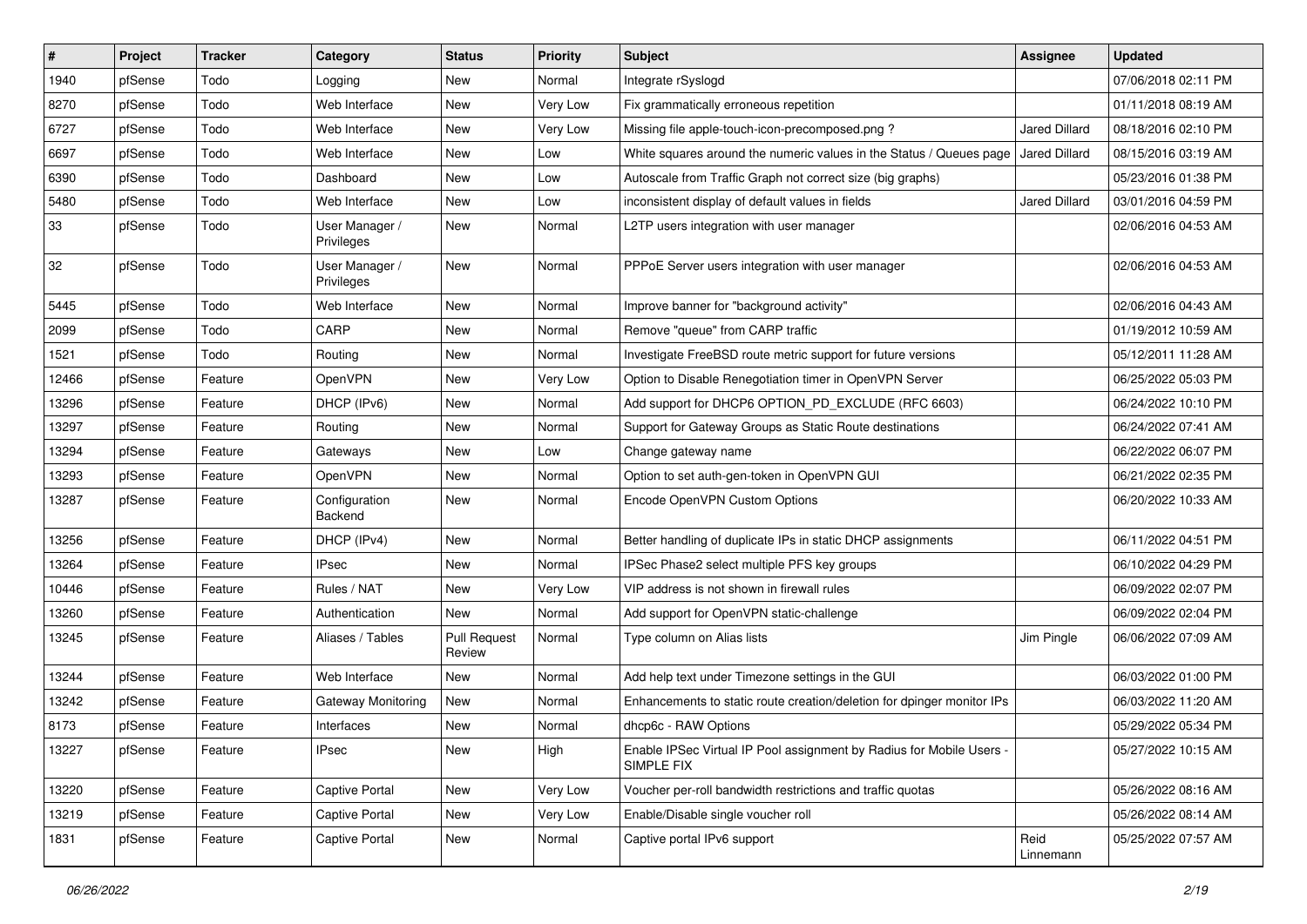| #     | Project | <b>Tracker</b> | Category                        | <b>Status</b>                 | <b>Priority</b> | Subject                                                                                        | <b>Assignee</b>   | <b>Updated</b>      |
|-------|---------|----------------|---------------------------------|-------------------------------|-----------------|------------------------------------------------------------------------------------------------|-------------------|---------------------|
| 9536  | pfSense | Feature        | DHCP (IPv6)                     | New                           | Normal          | Support dynamic prefix in DHCPv6 Server                                                        |                   | 05/25/2022 04:27 AM |
| 12768 | pfSense | Feature        | Upgrade                         | <b>New</b>                    | Normal          | pfSense-repo: Make sure default config file exists                                             |                   | 05/17/2022 02:32 PM |
| 13124 | pfSense | Feature        | Web Interface                   | <b>Pull Request</b><br>Review | Normal          | Option to wait for interface selection before displaying firewall rules                        |                   | 05/17/2022 02:15 PM |
| 13168 | pfSense | Feature        | Dashboard                       | <b>New</b>                    | Low             | Multiple Dashboard views for a single user                                                     |                   | 05/16/2022 07:53 AM |
| 13165 | pfSense | Feature        | Dashboard                       | <b>Pull Request</b><br>Review | Normal          | Feat: live update for Services dashboard widget                                                |                   | 05/15/2022 01:48 AM |
| 13161 | pfSense | Feature        | Web Interface                   | <b>New</b>                    | Very Low        | FLASH PORT'S LED button, to help quickly find port that need to be<br>connected to patch&cable |                   | 05/14/2022 06:35 AM |
| 13094 | pfSense | Feature        | Packet Capture                  | <b>Pull Request</b><br>Review | Normal          | Allow packet capture filtering in tagged packets                                               | Marcos<br>Mendoza | 04/24/2022 06:06 PM |
| 13091 | pfSense | Feature        | OpenVPN                         | New                           | Normal          | RFE: Ability to specify the order of OpenVPN Authentication servers                            |                   | 04/22/2022 04:30 PM |
| 13085 | pfSense | Feature        | OpenVPN                         | <b>Pull Request</b><br>Review | Normal          | OpenVPN: expose NBDD servers in GUI + fix GUI bugs                                             | Jim Pingle        | 04/22/2022 11:09 AM |
| 9544  | pfSense | Feature        | Routing                         | New                           | Normal          | Enable RADIX_MPATH                                                                             |                   | 04/21/2022 12:39 PM |
| 9165  | pfSense | Feature        | Authentication                  | <b>New</b>                    | Normal          | only IPs can be added to sshguard whitelist                                                    |                   | 04/21/2022 12:39 PM |
| 5510  | pfSense | Feature        | Package System                  | New                           | Normal          | Need a simple way to enable/disable package-installed services                                 |                   | 04/21/2022 12:39 PM |
| 5074  | pfSense | Feature        | Upgrade                         | New                           | Normal          | Standard release notes URLs to facilitate GUI viewing before upgrade                           |                   | 04/21/2022 12:39 PM |
| 1337  | pfSense | Feature        | <b>Interfaces</b>               | Assigned                      | Normal          | VLANs with different MAC address than parent interface                                         |                   | 04/21/2022 12:39 PM |
| 946   | pfSense | Feature        | <b>IPsec</b>                    | New                           | Normal          | Allow aliases to be used to define IPsec phase 2 networks                                      |                   | 04/21/2022 12:39 PM |
| 790   | pfSense | Feature        | <b>Operating System</b>         | <b>New</b>                    | Normal          | Advanced options for dnsclient (resolv.conf)                                                   |                   | 04/21/2022 12:39 PM |
| 13072 | pfSense | Feature        | <b>Traffic Shaper</b><br>(ALTQ) | <b>Pull Request</b><br>Review | Very Low        | Matching background/font colors of queue values with dark theme.                               |                   | 04/19/2022 07:32 AM |
| 2358  | pfSense | Feature        | Rules / NAT                     | <b>New</b>                    | Normal          | NAT64 Support                                                                                  |                   | 04/16/2022 06:52 PM |
| 13054 | pfSense | Feature        | Package System                  | New                           | Normal          | Package plugin hook for web server configuration stanzas                                       | Jim Pingle        | 04/12/2022 03:04 PM |
| 12522 | pfSense | Feature        | OpenVPN                         | <b>New</b>                    | Very Low        | More flexible Client-Specific Override options for controlling options<br>pushed to clients    |                   | 04/11/2022 03:11 PM |
| 13017 | pfSense | Feature        | Packet Capture                  | <b>New</b>                    | Normal          | Packet capture: add preview results while capture is running                                   |                   | 04/09/2022 11:08 AM |
| 13009 | pfSense | Feature        | OpenVPN                         | <b>New</b>                    | Normal          | Add option for multiple remote addresses to OpenVPN Client                                     |                   | 03/31/2022 12:42 PM |
| 1826  | pfSense | Feature        | PPPoE Server                    | New                           | Normal          | PPPoE server IPv6 support                                                                      |                   | 03/25/2022 04:25 PM |
| 7783  | pfSense | Feature        | <b>Operating System</b>         | New                           | Normal          | Support for hosting VMs on pfSense using bhyve                                                 |                   | 03/25/2022 11:53 AM |
| 12863 | pfSense | Feature        | Authentication                  | New                           | Very Low        | dynamically tune sha512crypt rounds                                                            | Jim Pingle        | 03/19/2022 12:53 PM |
| 855   | pfSense | Feature        | Multi-WAN                       | New                           | Normal          | Ability to selectively kill states on gateways recovery                                        |                   | 03/11/2022 08:30 AM |
| 12903 | pfSense | Feature        | Notifications                   | New                           | Normal          | alternative authentication methods for email notifications?                                    |                   | 03/07/2022 07:52 AM |
| 5922  | pfSense | Feature        | <b>SNMP</b>                     | New                           | Normal          | SNMP - enable SNMP v3 functionality                                                            | Viktor Gurov      | 03/02/2022 02:40 PM |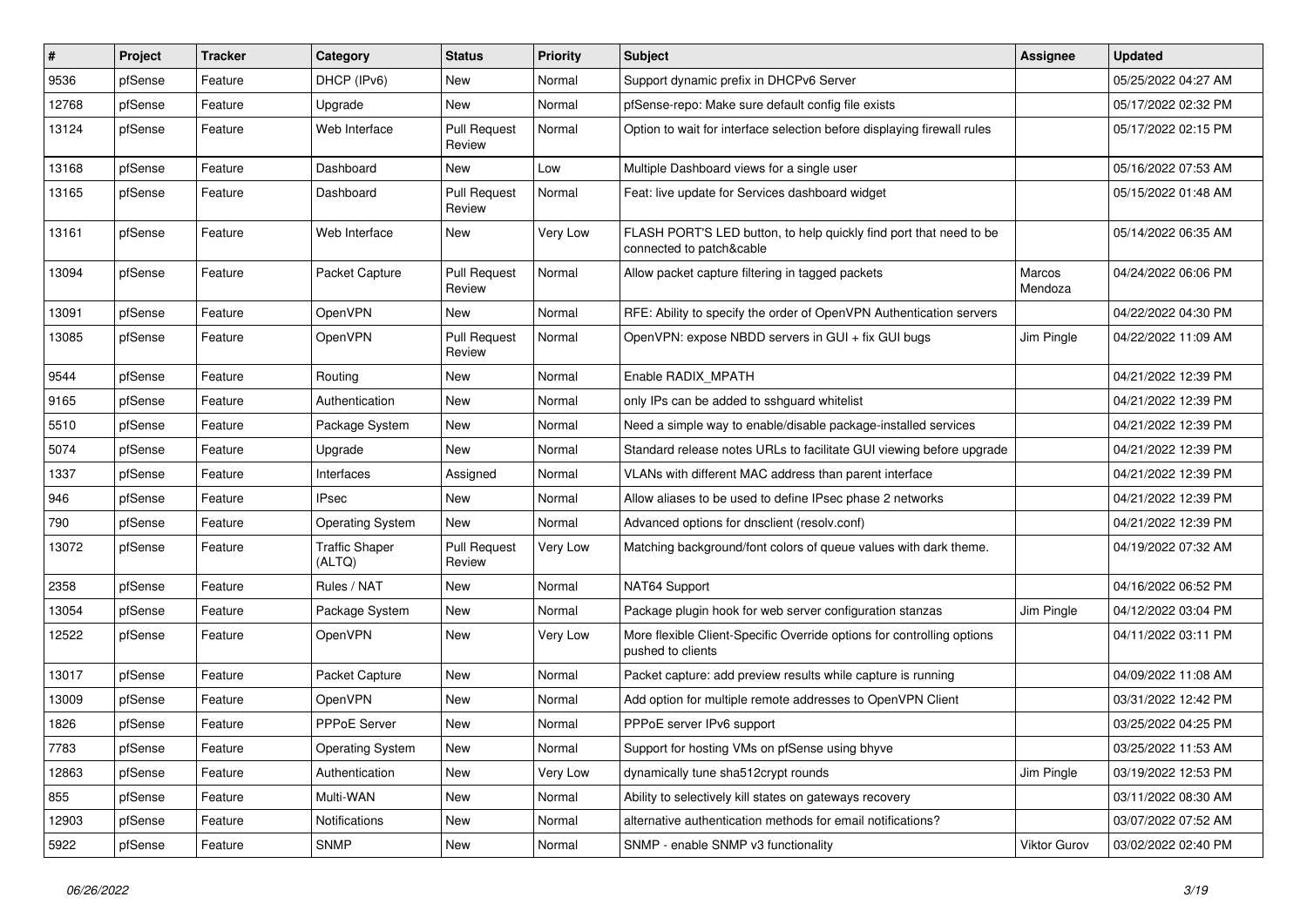| ∦     | Project | <b>Tracker</b> | Category                | <b>Status</b>                 | <b>Priority</b> | Subject                                                                                     | Assignee     | <b>Updated</b>      |
|-------|---------|----------------|-------------------------|-------------------------------|-----------------|---------------------------------------------------------------------------------------------|--------------|---------------------|
| 4632  | pfSense | Feature        | <b>Operating System</b> | New                           | Normal          | Support for Multipath TCP (MPTCP)                                                           | Jim Thompson | 03/01/2022 05:39 AM |
| 12874 | pfSense | Feature        | OpenVPN                 | New                           | Normal          | OpenVPN RADIUS Framed-Pool                                                                  |              | 02/25/2022 02:24 PM |
| 12553 | pfSense | Feature        | Backup / Restore        | New                           | Normal          | Auto Config Backup: Allow selecting multiple backups for deletion                           |              | 02/22/2022 04:27 AM |
| 12848 | pfSense | Feature        | Dynamic DNS             | New                           | Normal          | Evaluation of the DynDNS "Result Match" string                                              |              | 02/22/2022 02:01 AM |
| 12813 | pfSense | Feature        | Installer               | New                           | Low             | Recover extra data in the installer                                                         |              | 02/17/2022 07:52 AM |
| 10395 | pfSense | Feature        | Dashboard               | New                           | Low             | Add Dashboard System Information support for more PC Engines<br><b>APU</b> boards           |              | 02/17/2022 01:02 AM |
| 12746 | pfSense | Feature        | Interfaces              | New                           | High            | IPoE feature for WAN interface                                                              |              | 02/01/2022 01:42 AM |
| 10843 | pfSense | Feature        | Authentication          | New                           | Normal          | Allow user manager settings to specify multiple authentication servers                      |              | 01/13/2022 07:22 AM |
| 12679 | pfSense | Feature        | Interfaces              | New                           | Normal          | Remind user to update DHCPv6 range when changing interface IPv6<br>prefix                   |              | 01/12/2022 07:36 AM |
| 12676 | pfSense | Feature        | Rules / NAT             | New                           | Normal          | Add the Tagged option on the Port Forward rules edit page                                   |              | 01/11/2022 05:52 AM |
| 12665 | pfSense | Feature        | Rules / NAT             | New                           | Normal          | Ability to add custom pf rules from the GUI                                                 |              | 01/07/2022 09:30 AM |
| 4242  | pfSense | Feature        | Authentication          | New                           | Normal          | Two Factor or OTP Authentication for Admin Interface                                        |              | 01/04/2022 12:07 PM |
| 11927 | pfSense | Feature        | DHCP (IPv4)             | Feedback                      | Normal          | Allow DHCP not to serve a gateway - small fix                                               |              | 01/03/2022 04:17 PM |
| 7626  | pfSense | Feature        | Interfaces              | <b>New</b>                    | Normal          | Add IPoE support for WAN                                                                    |              | 01/01/2022 12:31 AM |
| 10732 | pfSense | Feature        | High Availability       | New                           | Very Low        | Warning banner for secondary HA node                                                        |              | 12/23/2021 03:34 AM |
| 12473 | pfSense | Feature        | <b>IPsec</b>            | New                           | Normal          | Allow user adjustment of IPsec Keep Alive periodic checks                                   |              | 12/22/2021 05:59 AM |
| 11588 | pfSense | Feature        | WireGuard               | New                           | Low             | Automatically suggest next IP address in Wireguard interface subnet<br>when creating a peer |              | 12/22/2021 03:35 AM |
| 12625 | pfSense | Feature        | Logging                 | New                           | Normal          | Granular logging options for default firewall rules.                                        |              | 12/21/2021 06:39 PM |
| 12602 | pfSense | Feature        | Dynamic DNS             | New                           | Normal          | DHCPv6 should allow DDNS Client updates for hosts                                           |              | 12/15/2021 11:00 AM |
| 12600 | pfSense | Feature        | Aliases / Tables        | New                           | Normal          | allow custom mask for a network alias created from a FQDN                                   |              | 12/15/2021 10:50 AM |
| 12091 | pfSense | Feature        | Authentication          | <b>New</b>                    | Normal          | RFE: Add support for sssd authentication                                                    |              | 12/10/2021 04:55 PM |
| 12564 | pfSense | Feature        | Aliases / Tables        | New                           | Low             | add column to show that an Alias is in use by or not                                        |              | 12/04/2021 07:25 PM |
| 12551 | pfSense | Feature        | <b>DNS Resolver</b>     | New                           | Low             | Add ability to set DNS resolver search domain list                                          |              | 12/01/2021 11:18 AM |
| 12248 | pfSense | Feature        | Package System          | New                           | Low             | Package Update Availability Notification                                                    |              | 11/28/2021 10:02 AM |
| 10404 | pfSense | Feature        | <b>NTPD</b>             | New                           | Normal          | Consider using chrony for NTP services                                                      |              | 11/23/2021 06:59 PM |
| 4128  | pfSense | Feature        | Notifications           | New                           | Normal          | Email notification webgui configuration                                                     |              | 11/18/2021 12:48 PM |
| 4688  | pfSense | Feature        | IPsec                   | New                           | Normal          | Missing TFC Traffic Flow Confidentiality support                                            |              | 11/15/2021 12:27 PM |
| 12521 | pfSense | Feature        | <b>Operating System</b> | New                           | Very Low        | Add the BBR2, QUIC, RACK Congestion Control (CC) protocols                                  |              | 11/15/2021 07:40 AM |
| 12495 | pfSense | Feature        | Dynamic DNS             | <b>Pull Request</b><br>Review | Normal          | DynDNS: add deSEC IPv4&v6 simultaneos update                                                | Lukas Wiest  | 11/01/2021 08:53 AM |
| 12494 | pfSense | Feature        | Dynamic DNS             | <b>Pull Request</b><br>Review | Normal          | DynDNS: make simultaneous update of IP and LegacyIP possible                                | Lukas Wiest  | 11/01/2021 08:52 AM |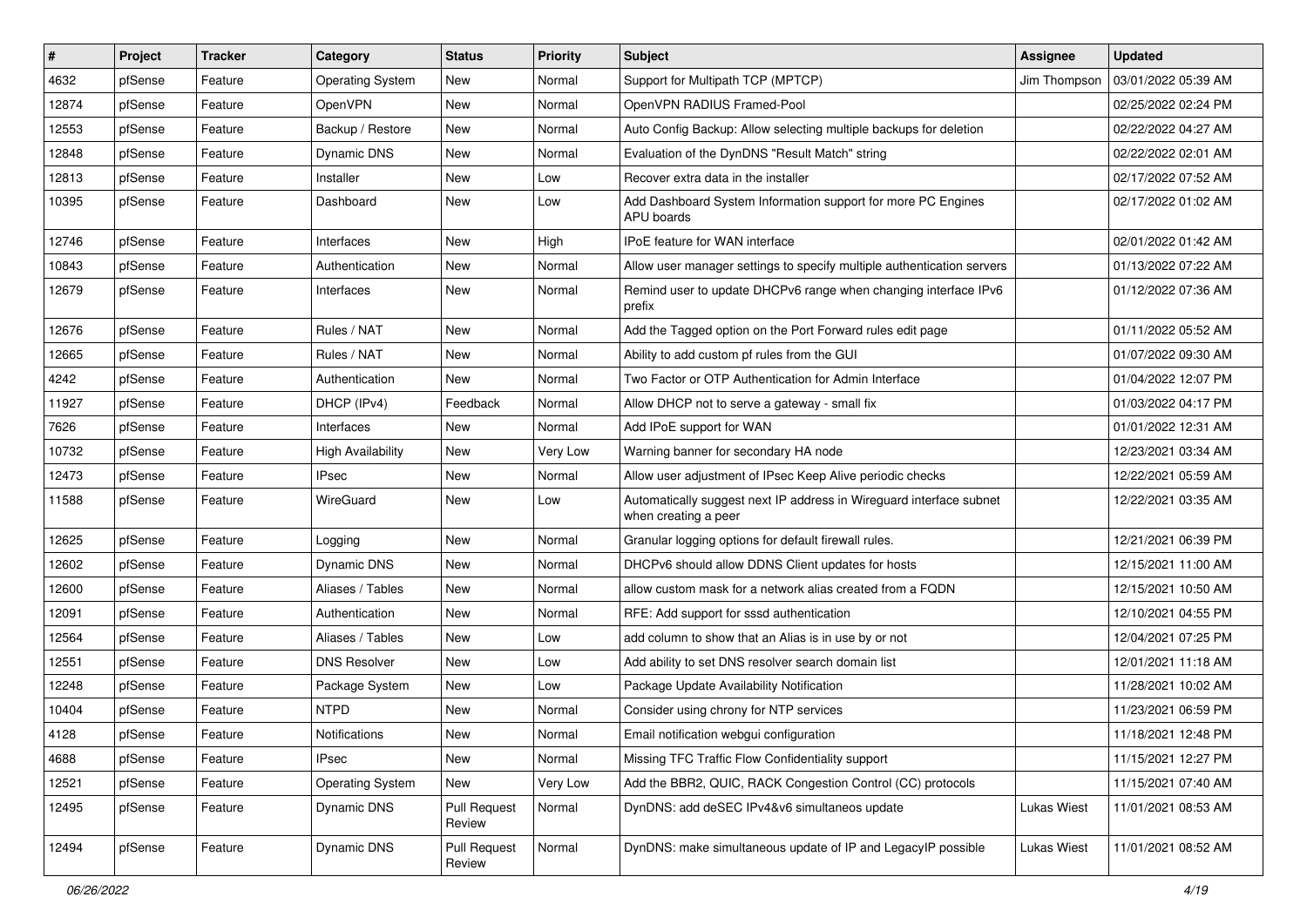| $\vert$ # | Project | <b>Tracker</b> | Category                | <b>Status</b> | <b>Priority</b> | <b>Subject</b>                                                                                            | <b>Assignee</b> | <b>Updated</b>      |
|-----------|---------|----------------|-------------------------|---------------|-----------------|-----------------------------------------------------------------------------------------------------------|-----------------|---------------------|
| 11440     | pfSense | Feature        | Web Interface           | New           | Low             | Expand collapsed sections by clicking anywhere on header                                                  |                 | 10/28/2021 01:35 PM |
| 9617      | pfSense | Feature        | <b>PPP</b> Interfaces   | <b>New</b>    | Normal          | PPPoE Static IP Configuration in GUI                                                                      |                 | 10/15/2021 08:52 PM |
| 12458     | pfSense | Feature        | Authentication          | New           | Normal          | Use "unixHomeDirectory" instead of "homeDirectory" when LDAP<br>authentication server is Active Directory |                 | 10/15/2021 08:18 AM |
| 9633      | pfSense | Feature        | PPPoE Server            | <b>New</b>    | Normal          | PPPoE/L2TP Server Status Page                                                                             |                 | 10/09/2021 12:05 PM |
| 12370     | pfSense | Feature        | Rules / NAT             | New           | Low             | Add limiters to Queue column on firewall rule list                                                        |                 | 09/14/2021 07:37 AM |
| 12300     | pfSense | Feature        | Hardware / Drivers      | New           | Normal          | Add Aquantia Atlantic driver to pfsense                                                                   |                 | 09/14/2021 06:49 AM |
| 12343     | pfSense | Feature        | Diagnostics             | <b>New</b>    | Low             | Real time traffic monitoring                                                                              |                 | 09/06/2021 01:26 PM |
| 9857      | pfSense | Feature        | <b>IPsec</b>            | New           | Normal          | IPsec Down/Up SMTP Notifications                                                                          |                 | 08/31/2021 08:07 AM |
| 6776      | pfSense | Feature        | Rules / NAT             | <b>New</b>    | Normal          | Allow disabling of "filter rule association" by default                                                   |                 | 08/17/2021 10:56 AM |
| 12190     | pfSense | Feature        | Rules / NAT             | New           | Normal          | Add ability to reference ipv6 prefix in firewall rules and aliases                                        |                 | 08/05/2021 01:47 PM |
| 8794      | pfSense | Feature        | <b>NTPD</b>             | New           | Normal          | NTP authentiction                                                                                         | Tod L           | 08/05/2021 01:20 AM |
| 8520      | pfSense | Feature        | Interfaces              | <b>New</b>    | Normal          | Option to auto-renew DHCP on interface with an offline gateway or<br>marked as down                       |                 | 07/20/2021 11:00 AM |
| 12121     | pfSense | Feature        | OpenVPN                 | <b>New</b>    | Normal          | Wider "local network(s)" fields in OpenVPN server configuration                                           |                 | 07/19/2021 07:37 AM |
| 12139     | pfSense | Feature        | <b>DNS Forwarder</b>    | <b>New</b>    | Normal          | Add support in for specifying a DNSMASQ configuration file                                                |                 | 07/16/2021 09:45 PM |
| 12120     | pfSense | Feature        | <b>DHCP Relay</b>       | <b>New</b>    | Normal          | Permit several sets of destination DHCP servers in DHCP relay                                             |                 | 07/11/2021 05:41 PM |
| 6738      | pfSense | Feature        | Web Interface           | <b>New</b>    | Normal          | GUI Action Buttons replicated to the top of the List                                                      |                 | 07/10/2021 01:04 PM |
| 10290     | pfSense | Feature        | Aliases / Tables        | New           | Very Low        | Firewall Aliases Add button on top of list                                                                |                 | 07/10/2021 01:03 PM |
| 11956     | pfSense | Feature        | Web Interface           | New           | Normal          | "add" button in the top of pages with many user-added items                                               |                 | 07/10/2021 01:01 PM |
| 628       | pfSense | Feature        | Web Interface           | <b>New</b>    | Low             | Ability to specify listen IP address of management services (SSH, web<br>interface)                       |                 | 07/09/2021 01:21 PM |
| 12077     | pfSense | Feature        | Gateways                | <b>New</b>    | Normal          | Allow stick-connections per gateway group                                                                 |                 | 06/24/2021 08:45 AM |
| 12066     | pfSense | Feature        | <b>Operating System</b> | New           | Very Low        | Include man and man pages for all core programs and packages                                              |                 | 06/21/2021 07:44 AM |
| 12055     | pfSense | Feature        | Virtual IP Addresses    | Feedback      | Normal          | Option to disable XMLRPC Sync for Loopback Virtual IPs                                                    |                 | 06/18/2021 09:05 AM |
| 11974     | pfSense | Feature        | <b>XMLRPC</b>           | <b>New</b>    | Normal          | XMLRPC synchronization for igmmproxy settings                                                             |                 | 05/29/2021 03:58 PM |
| 11954     | pfSense | Feature        | <b>IGMP Proxy</b>       | New           | Normal          | Multicast limits                                                                                          |                 | 05/25/2021 12:36 AM |
| 11921     | pfSense | Feature        | <b>DNS Resolver</b>     | New           | Very Low        | Feature Request: Compile unbound with EDNS Client Subnet (ECS)<br>module (--enable-subnet)                |                 | 05/14/2021 07:29 AM |
| 5331      | pfSense | Feature        | <b>IPsec</b>            | New           | Normal          | IPSec table for tuning strongswan.conf                                                                    |                 | 05/05/2021 12:10 AM |
| 11876     | pfSense | Feature        | Hardware / Drivers      | New           | Normal          | OpenSSL does not use QAT acceleration on pfSense Plus<br>21.02-RELEASE-p1 or 21.05-DEVELOPMENT            |                 | 05/03/2021 08:02 AM |
| 11262     | pfSense | Feature        | Rules / NAT             | New           | Normal          | Time Based Rules - selects all days in the current month                                                  |                 | 04/27/2021 12:32 PM |
| 7201      | pfSense | Feature        | <b>NTPD</b>             | New           | Normal          | NTP Support multiple GPS reference clocks                                                                 |                 | 04/27/2021 12:31 PM |
| 8330      | pfSense | Feature        | DHCP (IPv4)             | New           | Normal          | add options for ddns-local-address statements                                                             |                 | 04/27/2021 12:31 PM |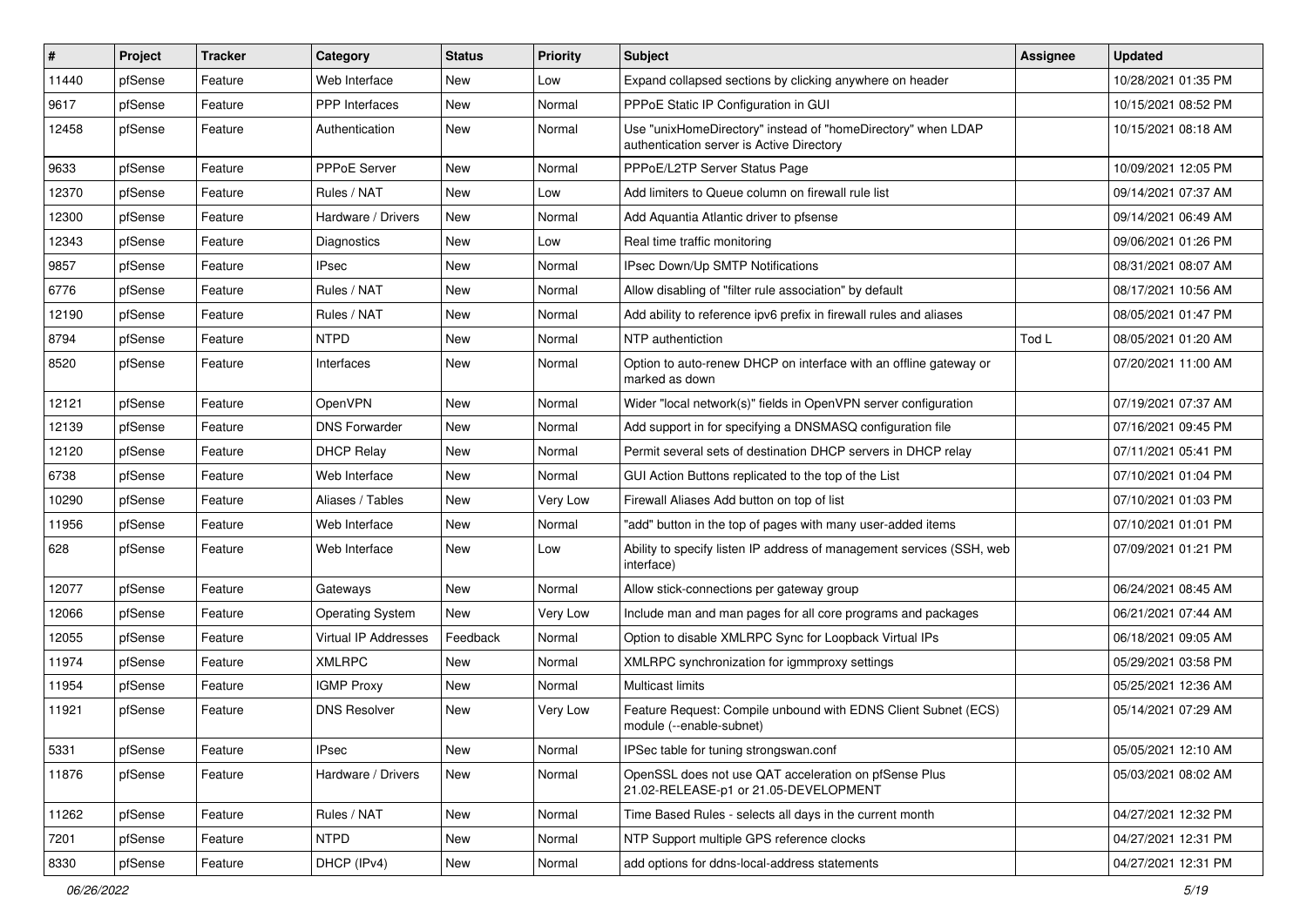| #     | Project | <b>Tracker</b> | Category                        | <b>Status</b>                 | <b>Priority</b> | <b>Subject</b>                                                                                                                   | <b>Assignee</b> | <b>Updated</b>      |
|-------|---------|----------------|---------------------------------|-------------------------------|-----------------|----------------------------------------------------------------------------------------------------------------------------------|-----------------|---------------------|
| 11856 | pfSense | Feature        | Diagnostics                     | New                           | Normal          | Replace/add Alias or DNS names for known LAN addresses in the<br>State table                                                     |                 | 04/27/2021 08:01 AM |
| 11757 | pfSense | Feature        | <b>XMLRPC</b>                   | New                           | Normal          | Allow XMLRPC sync to bypass default auth server in favor of local<br>database                                                    |                 | 03/30/2021 03:18 PM |
| 11604 | pfSense | Feature        | WireGuard                       | <b>New</b>                    | Normal          | WireGuard Dynamic Listen Port Randomization                                                                                      |                 | 03/19/2021 10:59 AM |
| 11498 | pfSense | Feature        | WireGuard                       | New                           | Normal          | WireGuard does not pass multicast traffic to peer                                                                                | Peter Grehan    | 03/19/2021 10:59 AM |
| 11302 | pfSense | Feature        | WireGuard                       | New                           | Normal          | WireGuard XMLRPC sync                                                                                                            |                 | 03/19/2021 10:59 AM |
| 11625 | pfSense | Feature        | OpenVPN                         | New                           | Normal          | Cisco-AVPair aliases support                                                                                                     |                 | 03/05/2021 12:35 AM |
| 11589 | pfSense | Feature        | <b>Traffic Graphs</b>           | <b>Pull Request</b><br>Review | Low             | Fix iftop experimental traffic fetcher, unify and improve output style                                                           |                 | 03/03/2021 03:30 PM |
| 2218  | pfSense | Feature        | CARP                            | New                           | Normal          | Ability to delay CARP master status at boot time                                                                                 |                 | 03/03/2021 11:57 AM |
| 11438 | pfSense | Feature        | Hardware / Drivers              | New                           | Low             | Allow multiple cryptographic accelerator modules to be loaded at the<br>same time                                                |                 | 02/18/2021 12:40 PM |
| 4405  | pfSense | Feature        | <b>Traffic Shaper</b><br>(ALTQ) | In Progress                   | Normal          | Traffic shaping doesn't work when applied to a bridge interface                                                                  | Luiz Souza      | 02/09/2021 12:05 PM |
| 11379 | pfSense | Feature        | Captive Portal                  | <b>New</b>                    | Normal          | <b>Template Roll Printer</b>                                                                                                     |                 | 02/07/2021 05:26 AM |
| 11369 | pfSense | Feature        | <b>Operating System</b>         | New                           | Low             | add Enabling IPv6 Source Address Validation support                                                                              |                 | 02/04/2021 10:03 AM |
| 11324 | pfSense | Feature        | Logging                         | <b>New</b>                    | Normal          | Separate syslog "Remote log servers" Parameters                                                                                  |                 | 01/27/2021 10:47 AM |
| 3895  | pfSense | Feature        | Configuration<br>Backend        | New                           | Normal          | Timeout for "Apply change"                                                                                                       |                 | 01/25/2021 08:07 AM |
| 9942  | pfSense | Feature        | <b>Operating System</b>         | New                           | Normal          | Give pfSense the possibility to change the keyboard Layout for<br>console users                                                  |                 | 01/22/2021 02:33 AM |
| 11270 | pfSense | Feature        | <b>VPN (Multiple Types)</b>     | New                           | Low             | Consider integrating Nebula mesh VPN                                                                                             |                 | 01/20/2021 03:34 PM |
| 11257 | pfSense | Feature        | Upgrade                         | New                           | Normal          | Installed Packages: Update all button                                                                                            |                 | 01/18/2021 10:45 AM |
| 11243 | pfSense | Feature        | Interfaces                      | New                           | Normal          | individual pfctl snort2c tables per interface only blocking IPs for<br>specific interface when a rule triggers in snort/suricata |                 | 01/14/2021 03:02 PM |
| 286   | pfSense | Feature        | Backup / Restore                | New                           | Normal          | Backup/restore users individually                                                                                                |                 | 01/09/2021 03:48 PM |
| 2504  | pfSense | Feature        | LAGG Interfaces                 | New                           | Normal          | lagg enhancements                                                                                                                |                 | 01/08/2021 12:17 PM |
| 11213 | pfSense | Feature        | Gateways                        | New                           | Low             | Option to mark gateway as down directly from Table                                                                               |                 | 01/03/2021 07:09 AM |
| 10238 | pfSense | Feature        | <b>Operating System</b>         | New                           | Very Low        | Periodic Scrub of ZFS filesystem                                                                                                 |                 | 12/31/2020 03:02 PM |
| 9226  | pfSense | Feature        | Web Interface                   | New                           | Normal          | zfs GUI functionality - alerts                                                                                                   |                 | 12/31/2020 02:50 PM |
| 10962 | pfSense | Feature        | Dynamic DNS                     | New                           | Normal          | Add Cpanel support for Dynamic DNS Clients                                                                                       |                 | 12/28/2020 01:56 PM |
| 11189 | pfSense | Feature        | Captive Portal                  | New                           | Normal          | Captive Portal - Tarpit option                                                                                                   |                 | 12/23/2020 06:44 PM |
| 11169 | pfSense | Feature        | Interfaces                      | New                           | Very Low        | Changing interface index order                                                                                                   |                 | 12/17/2020 05:44 AM |
| 10223 | pfSense | Feature        | Interfaces                      | New                           | Normal          | Add the ability to create additional loopback interfaces                                                                         |                 | 12/15/2020 04:35 PM |
| 10918 | pfSense | Feature        | Aliases / Tables                | New                           | Low             | IP Aliases de-duplication                                                                                                        |                 | 12/13/2020 11:37 PM |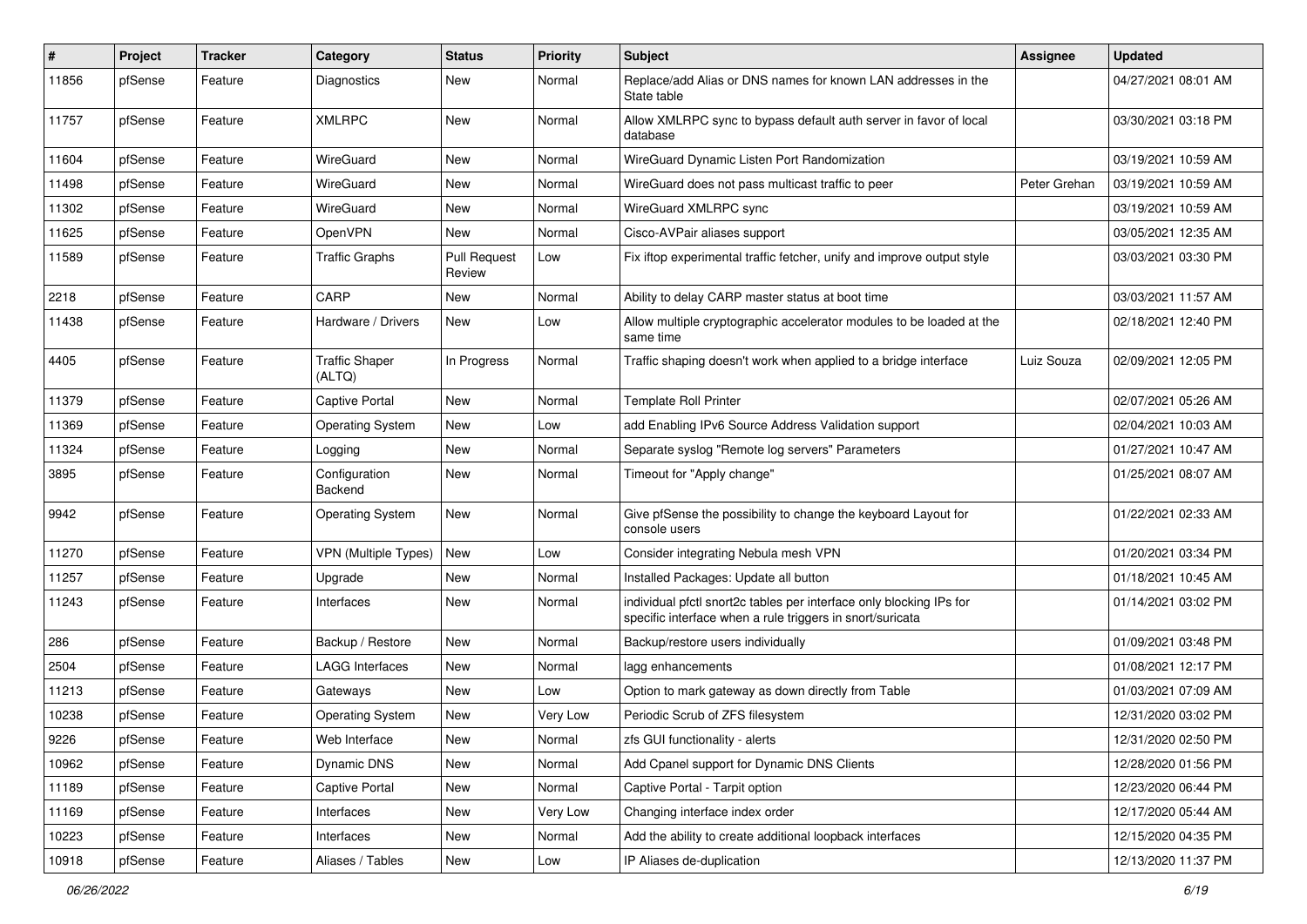| #     | Project | <b>Tracker</b> | Category                        | <b>Status</b>                 | <b>Priority</b> | Subject                                                                                 | <b>Assignee</b> | <b>Updated</b>      |
|-------|---------|----------------|---------------------------------|-------------------------------|-----------------|-----------------------------------------------------------------------------------------|-----------------|---------------------|
| 2386  | pfSense | Feature        | Interfaces                      | <b>Pull Request</b><br>Review | Normal          | Bridge member that is not an assigned interface                                         | Viktor Gurov    | 12/02/2020 06:01 AM |
| 11084 | pfSense | Feature        | Dynamic DNS                     | New                           | Normal          | Dynamic DNS include option to specify virtual IP addresses                              |                 | 11/19/2020 01:26 PM |
| 11056 | pfSense | Feature        | Interfaces                      | New                           | Normal          | Add option to disable flow-control on interfaces in GUI                                 |                 | 11/11/2020 04:41 PM |
| 10280 | pfSense | Feature        | Dashboard                       | <b>New</b>                    | Low             | <b>DHCP Leases widget</b>                                                               |                 | 11/07/2020 09:18 PM |
| 11004 | pfSense | Feature        | DHCP (IPv4)                     | New                           | Low             | DHCP reservations with no IP address show entries in DHCP leases                        |                 | 10/26/2020 07:22 AM |
| 10995 | pfSense | Feature        | <b>Operating System</b>         | New                           | Low             | Remove VMware MSI-X from the PCI blacklist.                                             |                 | 10/20/2020 11:40 AM |
| 6742  | pfSense | Feature        | Authentication                  | New                           | Normal          | OAuth2 authentication for OpenVPN (and for FreeRadius)                                  | Jim Thompson    | 10/19/2020 09:19 AM |
| 3377  | pfSense | Feature        | Captive Portal                  | <b>New</b>                    | Normal          | OAuth2 authentication in captive portal                                                 | Jim Thompson    | 10/19/2020 09:13 AM |
| 7405  | pfSense | Feature        | DHCP (IPv4)                     | <b>New</b>                    | Normal          | Ability to add dhcp host reservations from "Diagnostics -> ARP table"                   |                 | 10/12/2020 08:22 AM |
| 7287  | pfSense | Feature        | <b>NTPD</b>                     | New                           | Normal          | NTP add support for ACTS ref clock                                                      |                 | 10/12/2020 07:45 AM |
| 9970  | pfSense | Feature        | <b>Captive Portal</b>           | New                           | Low             | Captive Portal and SAML2 Integration                                                    | Mauro Braggio   | 10/12/2020 07:39 AM |
| 10904 | pfSense | Feature        | <b>DHCP Relay</b>               | <b>Pull Request</b><br>Review | Normal          | Support vti interfaces in dhcrelay                                                      | Luiz Souza      | 10/12/2020 07:35 AM |
| 1257  | pfSense | Feature        | Certificates                    | <b>Pull Request</b><br>Review | Normal          | Handle encypted CA/Certificate private keys                                             |                 | 10/12/2020 07:12 AM |
| 8149  | pfSense | Feature        | <b>NTPD</b>                     | <b>New</b>                    | Normal          | <b>NTPsec</b>                                                                           |                 | 10/11/2020 10:59 AM |
| 9718  | pfSense | Feature        | Diagnostics                     | New                           | Low             | Make diag_states_summary table sortable                                                 |                 | 10/06/2020 09:12 AM |
| 4776  | pfSense | Feature        | <b>Wireless</b>                 | New                           | Normal          | Add 802.1x dynamic vlan support                                                         |                 | 10/02/2020 07:42 AM |
| 6960  | pfSense | Feature        | DHCP (IPv4)                     | New                           | Normal          | Consider replacing ISC DHCP server with KEA DHCP                                        |                 | 09/24/2020 01:59 PM |
| 1683  | pfSense | Feature        | Rules / NAT                     | New                           | Normal          | PF scrub min-ttl option                                                                 |                 | 09/23/2020 01:52 AM |
| 10645 | pfSense | Feature        | Package System                  | New                           | Very Low        | Choosing active repo after restoring config but before starting pkgs<br>auto-installing |                 | 09/22/2020 01:04 PM |
| 6457  | pfSense | Feature        | Installer                       | New                           | Normal          | Allow ability to configure AWS EC2 AMI via userdata                                     |                 | 09/21/2020 02:54 PM |
| 7671  | pfSense | Feature        | Gateway Monitoring              | New                           | Normal          | Gateway Monitoring Via Custom Script or Telnet.                                         |                 | 09/18/2020 02:59 PM |
| 10890 | pfSense | Feature        | Interfaces                      | <b>New</b>                    | Normal          | Allow multiple assigned interfaces to track status of a single switch<br>port           |                 | 09/14/2020 07:20 AM |
| 9130  | pfSense | Feature        | DHCP (IPv4)                     | New                           | Normal          | Request ID [#INC-16195]: DHCP - PXE Boot                                                |                 | 09/10/2020 01:39 PM |
| 4591  | pfSense | Feature        | <b>IPsec</b>                    | New                           | Normal          | IPSec Failover Support for IP Addresses instead of Dynamic DNS /<br>Failover Group      |                 | 09/04/2020 12:17 AM |
| 10839 | pfSense | Feature        | <b>Traffic Shaper</b><br>(ALTQ) | New                           | Normal          | Add popular messengers to the Traffic Shaper Wizard                                     |                 | 08/18/2020 10:07 AM |
| 10805 | pfSense | Feature        | Hardware / Drivers              | New                           | Normal          | Intel QAT (QuickAssist) encryption support for PfSense                                  |                 | 07/31/2020 03:13 PM |
| 10802 | pfSense | Feature        | DHCP (IPv4)                     | New                           | Very Low        | Seperator for DHCP Static Mapped leases                                                 |                 | 07/31/2020 10:30 AM |
| 6544  | pfSense | Feature        | DHCP (IPv4)                     | New                           | Very Low        | RFC 3046 DHCP Option 82 support (and RFC 3315/4649/4580 for<br>IPv6)                    |                 | 07/13/2020 02:14 AM |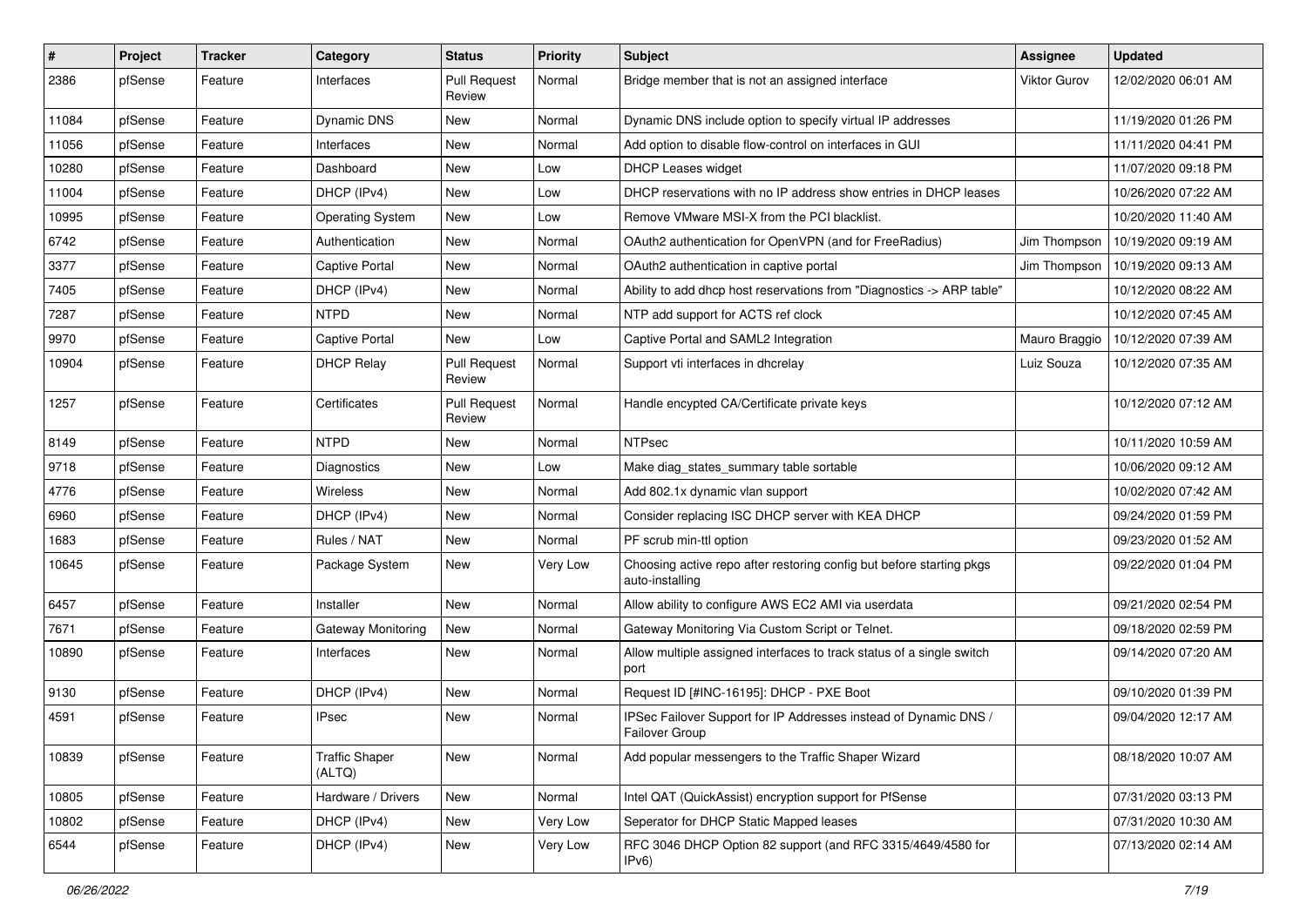| $\vert$ # | Project | <b>Tracker</b> | Category                                        | <b>Status</b> | <b>Priority</b> | Subject                                                                                                | <b>Assignee</b> | <b>Updated</b>      |
|-----------|---------|----------------|-------------------------------------------------|---------------|-----------------|--------------------------------------------------------------------------------------------------------|-----------------|---------------------|
| 10731     | pfSense | Feature        | <b>XMLRPC</b>                                   | New           | Very Low        | XML-sync primary/secondary config flag                                                                 |                 | 07/06/2020 03:52 PM |
| 9717      | pfSense | Feature        | Web Interface                                   | <b>New</b>    | Low             | Search box for pfsense?                                                                                |                 | 07/05/2020 02:14 PM |
| 9876      | pfSense | Feature        | <b>Operating System</b>                         | New           | Normal          | PFsense on KVM: Web interface hint to disable "Hardware Checksum<br>Offloading"                        |                 | 07/03/2020 07:11 AM |
| 10718     | pfSense | Feature        | Notifications                                   | <b>New</b>    | Normal          | Email notifications - add new field to enter a from: name                                              |                 | 07/01/2020 09:08 AM |
| 8712      | pfSense | Feature        | <b>Traffic Shaper</b><br>(ALTQ)                 | New           | Normal          | QOS on ipsec links                                                                                     |                 | 06/22/2020 06:27 AM |
| 10651     | pfSense | Feature        | OpenVPN                                         | <b>New</b>    | Normal          | Remove/replace deprecated OpenVPN options                                                              |                 | 06/10/2020 11:32 AM |
| 10621     | pfSense | Feature        | Hardware / Drivers                              | Feedback      | Normal          | Update system.inc/system_identify_specific_platform() update to<br>accommodate AWS, Azure and GCP      |                 | 06/02/2020 03:16 PM |
| 2983      | pfSense | Feature        | DHCP (IPv4)                                     | New           | Normal          | DHCPD: Add vendor-class-identifier and MAC-OIDs                                                        |                 | 05/29/2020 09:24 PM |
| 10581     | pfSense | Feature        | Logging                                         | <b>New</b>    | Normal          | Provide ability to disable nginx access logging to remote syslog server                                |                 | 05/21/2020 08:36 PM |
| 10467     | pfSense | Feature        | Notifications                                   | <b>New</b>    | Very Low        | Email alert functionality for system health                                                            |                 | 05/21/2020 06:02 AM |
| 6228      | pfSense | Feature        | <b>Operating System</b>                         | New           | Normal          | Please provide a means for IGMPv3 and MLDv2 support                                                    |                 | 05/20/2020 03:21 PM |
| 8775      | pfSense | Feature        | Authentication                                  | <b>New</b>    | Very Low        | Use SRV record for LDAP Authentication                                                                 |                 | 05/06/2020 07:49 AM |
| 10514     | pfSense | Feature        | Web Interface                                   | New           | Normal          | Add to every page an unparsed Notes field for administrative<br>reference                              |                 | 04/30/2020 06:32 PM |
| 7260      | pfSense | Feature        | Rules / NAT                                     | <b>New</b>    | Normal          | Source OS / p0f Database Missing Modern Operating Systems                                              |                 | 04/18/2020 02:25 AM |
| 10468     | pfSense | Feature        | Web Interface                                   | New           | Normal          | Allow to download log files from WebGUI                                                                |                 | 04/17/2020 06:17 AM |
| 9156      | pfSense | Feature        | OpenVPN                                         | <b>New</b>    | Normal          | OpenVPN: Add tickbox for 'nopool' directive                                                            |                 | 04/14/2020 01:45 PM |
| 10237     | pfSense | Feature        | Upgrade                                         | <b>New</b>    | Normal          | Take ZFS snapshot on Upgrade                                                                           |                 | 04/07/2020 03:58 PM |
| 10401     | pfSense | Feature        | Dashboard                                       | New           | Normal          | Request: ability to sort/separate stopped/running Service(s) on<br>Dashboard -> Services Status widget |                 | 03/31/2020 04:48 PM |
| 3718      | pfSense | Feature        | <b>IPv6 Router</b><br>Advertisements<br>(RADVD) | <b>New</b>    | Normal          | radvd - enhancement proposal: ability to advertise routes and some<br>fixes - patches attached         |                 | 03/22/2020 02:59 PM |
| 10345     | pfSense | Feature        | DHCP (IPv4)                                     | <b>New</b>    | Normal          | DHCP lease distinction between online and offline                                                      |                 | 03/16/2020 07:56 AM |
| 10312     | pfSense | Feature        | Rules / NAT                                     | <b>New</b>    | Low             | Reordering of NAT rules without dragging                                                               |                 | 03/03/2020 07:28 AM |
| 9680      | pfSense | Feature        | <b>DHCP Relay</b>                               | <b>New</b>    | Normal          | Seperate DHCP Server and relay per interface                                                           |                 | 02/27/2020 10:47 AM |
| 10258     | pfSense | Feature        | Certificates                                    | New           | Very Low        | allow to sign CA                                                                                       |                 | 02/20/2020 04:20 AM |
| 10250     | pfSense | Feature        | DHCP (IPv4)                                     | New           | Very Low        | DHCP lease view by interface                                                                           |                 | 02/11/2020 07:47 AM |
| 10204     | pfSense | Feature        | Interfaces                                      | New           | Low             | Possible clarification of Track IPv6 Interface Subnet ID                                               |                 | 01/23/2020 01:04 PM |
| 10144     | pfSense | Feature        | Web Interface                                   | New           | Low             | Default Sort Order, DHCP Leases                                                                        |                 | 12/31/2019 06:47 PM |
| 10137     | pfSense | Feature        | Package System                                  | New           | Normal          | net-mgmt/arpwatch: Update to 3.0                                                                       |                 | 12/30/2019 05:16 PM |
| 9937      | pfSense | Feature        | Authentication                                  | New           | Normal          | OpenVPN Login User Privilege                                                                           |                 | 11/29/2019 08:46 AM |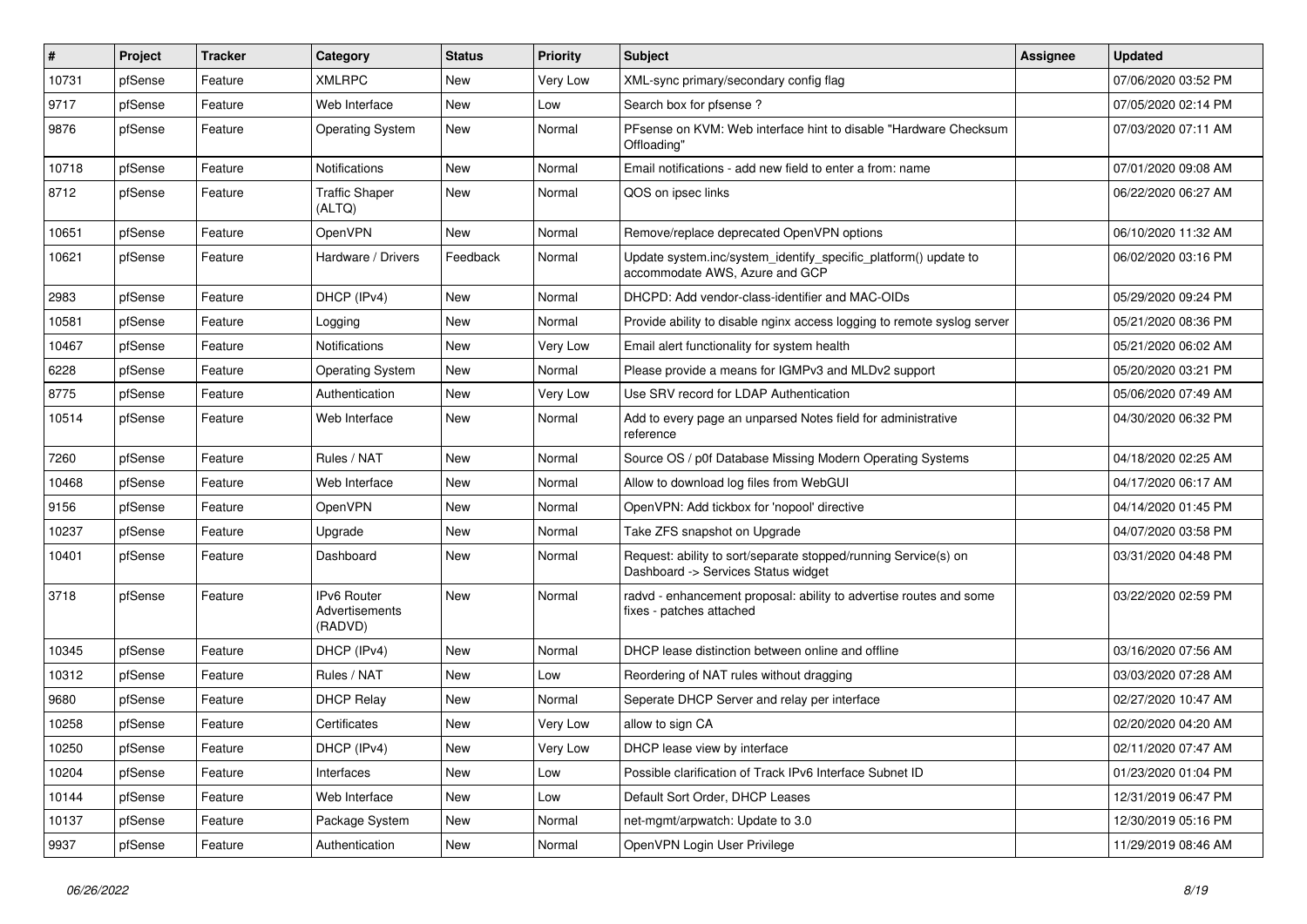| #    | Project | <b>Tracker</b> | Category            | <b>Status</b> | <b>Priority</b> | Subject                                                                              | <b>Assignee</b> | <b>Updated</b>      |
|------|---------|----------------|---------------------|---------------|-----------------|--------------------------------------------------------------------------------------|-----------------|---------------------|
| 7078 | pfSense | Feature        | OpenVPN             | New           | Low             | Allow reordering of client specific overrides in OpenVPN                             |                 | 11/21/2019 02:48 PM |
| 1268 | pfSense | Feature        | Certificates        | New           | Normal          | Allow mass renewing of certs                                                         |                 | 11/01/2019 03:17 PM |
| 7248 | pfSense | Feature        | IPsec               | New           | Normal          | Web UI for IPSec settings should warn about poor security choices                    | Jim Pingle      | 10/31/2019 12:15 PM |
| 6103 | pfSense | Feature        | <b>DNS Resolver</b> | New           | Normal          | DNS Resolver Outgoing Interfaces should be able to use Gateway<br>Groups             |                 | 10/21/2019 08:02 AM |
| 9838 | pfSense | Feature        | OpenVPN             | <b>New</b>    | Normal          | PKCS11 support                                                                       |                 | 10/20/2019 02:12 PM |
| 9800 | pfSense | Feature        | Hardware / Drivers  | New           | Normal          | Add toggle for net.isr.dispatch=deferred in GUI                                      |                 | 09/29/2019 06:18 AM |
| 9775 | pfSense | Feature        | Backup / Restore    | <b>New</b>    | Normal          | AutoConfigBackup - Rolling per day/hour cap on changes, retention<br>policy          |                 | 09/20/2019 09:19 AM |
| 895  | pfSense | Feature        | PPP Interfaces      | New           | Very Low        | PPP subsystem MPPE/MPPC support                                                      |                 | 09/10/2019 04:24 PM |
| 9732 | pfSense | Feature        | DHCP (IPv4)         | New           | Normal          | System UTC time offset in DHCP Option 2                                              |                 | 09/06/2019 08:39 PM |
| 753  | pfSense | Feature        | OpenVPN             | New           | Normal          | Add OpenVPN foreign option support                                                   |                 | 09/02/2019 10:38 AM |
| 1388 | pfSense | Feature        | Multi-WAN           | New           | Normal          | 3G outbound failover connection with auto dial-up and hang-up                        |                 | 08/21/2019 11:27 AM |
| 4499 | pfSense | Feature        | LAGG Interfaces     | New           | Normal          | pfSense LAGG interfaces; unable to set speed and duplex for<br>member interfaces.    |                 | 08/21/2019 11:16 AM |
| 336  | pfSense | Feature        | LAGG Interfaces     | <b>New</b>    | Normal          | Option to create lagg under assign interfaces                                        |                 | 08/21/2019 11:16 AM |
| 3288 | pfSense | Feature        | Rules / NAT         | New           | Normal          | Macros for Interface Networks on Outbound NAT rule Source<br>drop-down               |                 | 08/21/2019 11:02 AM |
| 6207 | pfSense | Feature        | Rules / NAT         | New           | Normal          | Please, add "THIS_IF broadcast" Macro for use in firewall rules                      |                 | 08/21/2019 11:01 AM |
| 5735 | pfSense | Feature        | Aliases / Tables    | New           | Very Low        | Automaticaly add DHCP leases to alias list or make it readable in<br>selected fields |                 | 08/21/2019 11:01 AM |
| 4195 | pfSense | Feature        | Aliases / Tables    | New           | Low             | Aliases: sections                                                                    |                 | 08/21/2019 11:01 AM |
| 3387 | pfSense | Feature        | Aliases / Tables    | New           | Normal          | process_alias_urltable Frequency                                                     |                 | 08/21/2019 11:01 AM |
| 1979 | pfSense | Feature        | Aliases / Tables    | New           | Normal          | Add some default read-only system aliases                                            | Jim Pingle      | 08/21/2019 11:01 AM |
| 7563 | pfSense | Feature        | L <sub>2</sub> TP   | New           | Normal          | I2tp Suggestion: consider allowing IP/Subnet for the user.                           |                 | 08/21/2019 10:52 AM |
| 6283 | pfSense | Feature        | DHCP (IPv6)         | New           | Normal          | Register DHCPv6 leases with DNS resolver                                             |                 | 08/21/2019 10:48 AM |
| 7441 | pfSense | Feature        | DHCP (IPv4)         | New           | Low             | Display start/end times for Static Mapping leases on DHCP<br>Leases/DHCPv6 Leases    |                 | 08/21/2019 10:48 AM |
| 8243 | pfSense | Feature        | <b>XMLRPC</b>       | New           | Normal          | Sync dashboard settings over xmlrpc                                                  |                 | 08/21/2019 10:42 AM |
| 8170 | pfSense | Feature        | <b>XMLRPC</b>       | New           | Normal          | XMLRPC Sync deletes entires on remote System                                         |                 | 08/21/2019 10:42 AM |
| 5825 | pfSense | Feature        | Authentication      | New           | Normal          | Allow EAP-RADIUS for authentication servers                                          |                 | 08/21/2019 10:32 AM |
| 4098 | pfSense | Feature        | Authentication      | New           | Normal          | Add option to force a password change on login                                       |                 | 08/21/2019 10:31 AM |
| 1656 | pfSense | Feature        | Diagnostics         | New           | Normal          | Teach pfctl to kill states by port number                                            |                 | 08/21/2019 09:55 AM |
| 7442 | pfSense | Feature        | Diagnostics         | New           | Low             | Suggestions for Diagnostics / ARP Table and Diagnostics / NDP Table                  |                 | 08/21/2019 09:27 AM |
| 7459 | pfSense | Feature        | Diagnostics         | New           | Low             | "Refresh" button for Diagnostics/Tables display                                      |                 | 08/21/2019 09:27 AM |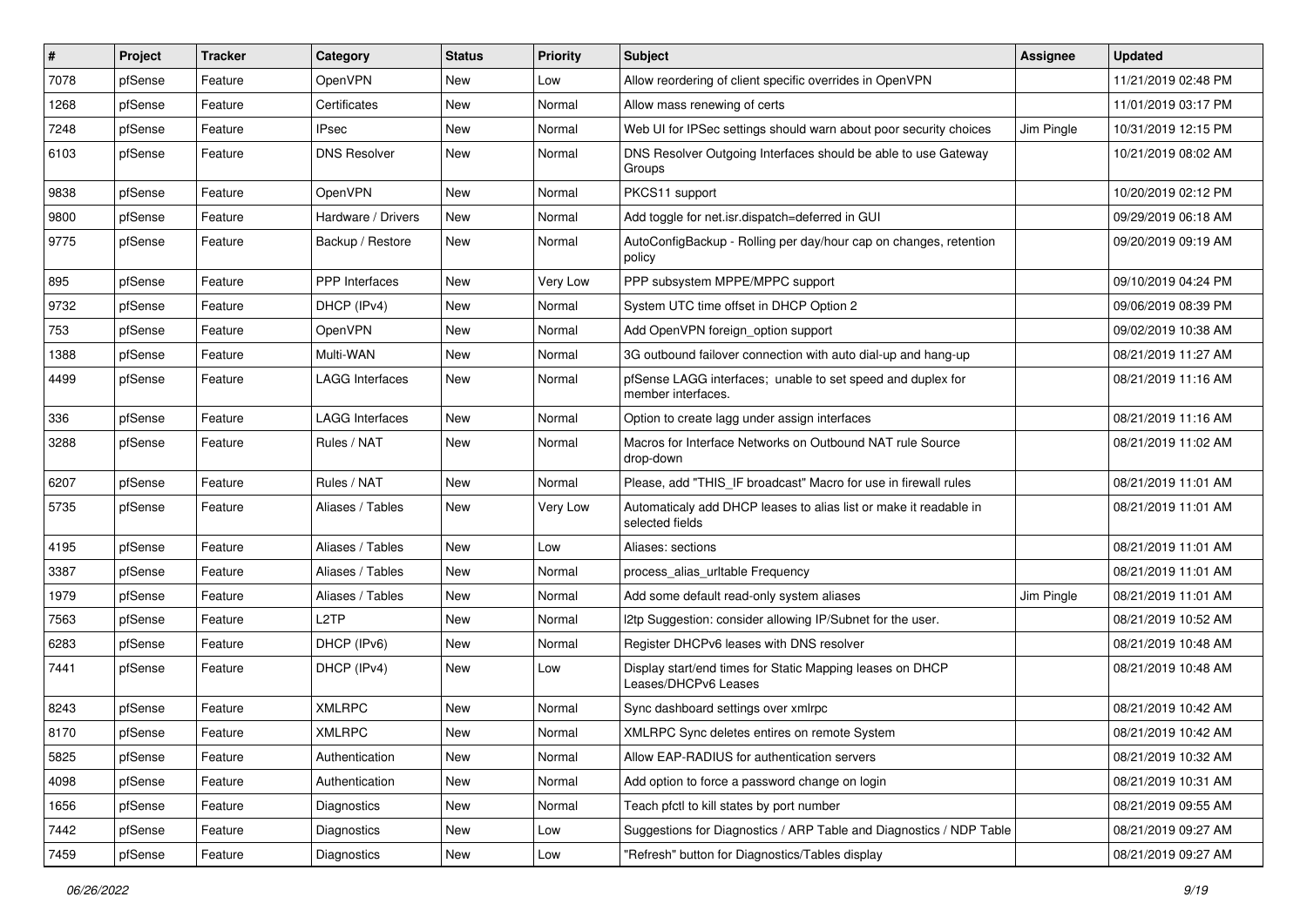| #    | Project | <b>Tracker</b> | Category                                 | <b>Status</b> | <b>Priority</b> | Subject                                                                           | <b>Assignee</b>      | <b>Updated</b>      |
|------|---------|----------------|------------------------------------------|---------------|-----------------|-----------------------------------------------------------------------------------|----------------------|---------------------|
| 8694 | pfSense | Feature        | Authentication                           | New           | Very Low        | Client CA Auth for PFSense WebGui                                                 |                      | 08/21/2019 09:25 AM |
| 9253 | pfSense | Feature        | User Manager /<br>Privileges             | New           | Normal          | RFE: True View-Only WebCFG options                                                |                      | 08/21/2019 09:21 AM |
| 8558 | pfSense | Feature        | Web Interface                            | <b>New</b>    | Normal          | Add more table sorting in various UI pages                                        |                      | 08/21/2019 09:14 AM |
| 8483 | pfSense | Feature        | <b>Traffic Shaper</b><br>(ALTQ)          | New           | Normal          | Allow user to choose order of Queues status                                       |                      | 08/21/2019 09:12 AM |
| 8316 | pfSense | Feature        | Rules / NAT                              | New           | Low             | expiration date when creating new rules                                           |                      | 08/21/2019 09:11 AM |
| 7781 | pfSense | Feature        | Rules / NAT                              | <b>New</b>    | Normal          | Please Enable Rule Separators on Manual Outbound NAT                              |                      | 08/21/2019 09:07 AM |
| 7182 | pfSense | Feature        | Dashboard                                | New           | Normal          | Break up System Widget on the Dashboard                                           |                      | 08/21/2019 08:59 AM |
| 7418 | pfSense | Feature        | Dynamic DNS                              | New           | Normal          | Dynamic dns should be sorted interface name                                       |                      | 08/21/2019 08:58 AM |
| 7398 | pfSense | Feature        | <b>Traffic Graphs</b>                    | Assigned      | Normal          | Show average value of bandwidth in/out on Dashboard trafic graph                  | <b>Jared Dillard</b> | 08/21/2019 08:56 AM |
| 6842 | pfSense | Feature        | Package System                           | New           | Low             | Package Manager progress bar should indicate overall progress                     |                      | 08/21/2019 08:55 AM |
| 7181 | pfSense | Feature        | Rules / NAT                              | <b>New</b>    | Low             | Add Top and Add Bottom on Seperator                                               |                      | 08/21/2019 08:55 AM |
| 1883 | pfSense | Feature        | <b>Traffic Shaper</b><br>(Limiters)      | New           | Normal          | Diag > Limiter Info presentation enhancement                                      |                      | 08/20/2019 03:46 PM |
| 6804 | pfSense | Feature        | <b>Diagnostics</b>                       | New           | Very Low        | Add row counter into Diagnostics -> Edit File                                     |                      | 08/20/2019 03:44 PM |
| 6602 | pfSense | Feature        | User Manager /<br>Privileges             | New           | Normal          | Config writes denied via "deny config write" permission should notify<br>as such  |                      | 08/20/2019 03:43 PM |
| 5556 | pfSense | Feature        | Diagnostics                              | New           | Normal          | No error when downloading non-existing file on Diagnostics/Execute                |                      | 08/20/2019 03:43 PM |
| 2049 | pfSense | Feature        | Rules / NAT                              | New           | Normal          | Show Auto Generated Rules and Use them to turn features on/off<br>when applicable |                      | 08/20/2019 03:37 PM |
| 5567 | pfSense | Feature        | Dashboard                                | New           | Low             | CARP status widget does not update in real time                                   |                      | 08/20/2019 03:33 PM |
| 4456 | pfSense | Feature        | Diagnostics                              | New           | Normal          | Packet capture additional filtering options                                       |                      | 08/20/2019 03:30 PM |
| 4997 | pfSense | Feature        | Rules / NAT                              | <b>New</b>    | Normal          | Add setting option to choose default log action for new firewall rules            |                      | 08/20/2019 03:29 PM |
| 4265 | pfSense | Feature        | UPnP/NAT-PMP                             | New           | Normal          | UPNP allow use of alias and schedule                                              |                      | 08/20/2019 02:57 PM |
| 7974 | pfSense | Feature        | Dashboard                                | <b>New</b>    | Normal          | <b>ZFS RAID Monitor Not available</b>                                             |                      | 08/20/2019 01:34 PM |
| 1947 | pfSense | Feature        | Rules / NAT                              | New           | Normal          | Option to kill all states when creating a block rule                              |                      | 08/20/2019 01:09 PM |
| 1937 | pfSense | Feature        | Rules / NAT                              | New           | Normal          | Support for rule groupings                                                        |                      | 08/20/2019 12:42 PM |
| 4470 | pfSense | Feature        | IPv6 Router<br>Advertisements<br>(RADVD) | New           | Normal          | RA page in GUI                                                                    |                      | 08/20/2019 12:20 PM |
| 3162 | pfSense | Feature        | PPP Interfaces                           | New           | Low             | MLPPP Status of connections                                                       |                      | 08/20/2019 10:20 AM |
| 1833 | pfSense | Feature        | <b>PPTP</b>                              | New           | Normal          | PPTP type WAN IPv6 support                                                        |                      | 08/20/2019 10:12 AM |
| 4914 | pfSense | Feature        | Diagnostics                              | New           | Low             | Packet Capture Settings                                                           |                      | 08/20/2019 08:51 AM |
| 8309 | pfSense | Feature        | Hardware / Drivers                       | New           | Normal          | Include apuled driver to add support for LEDs on PC Engines APU<br>boards         | Darryn Storm         | 08/20/2019 08:47 AM |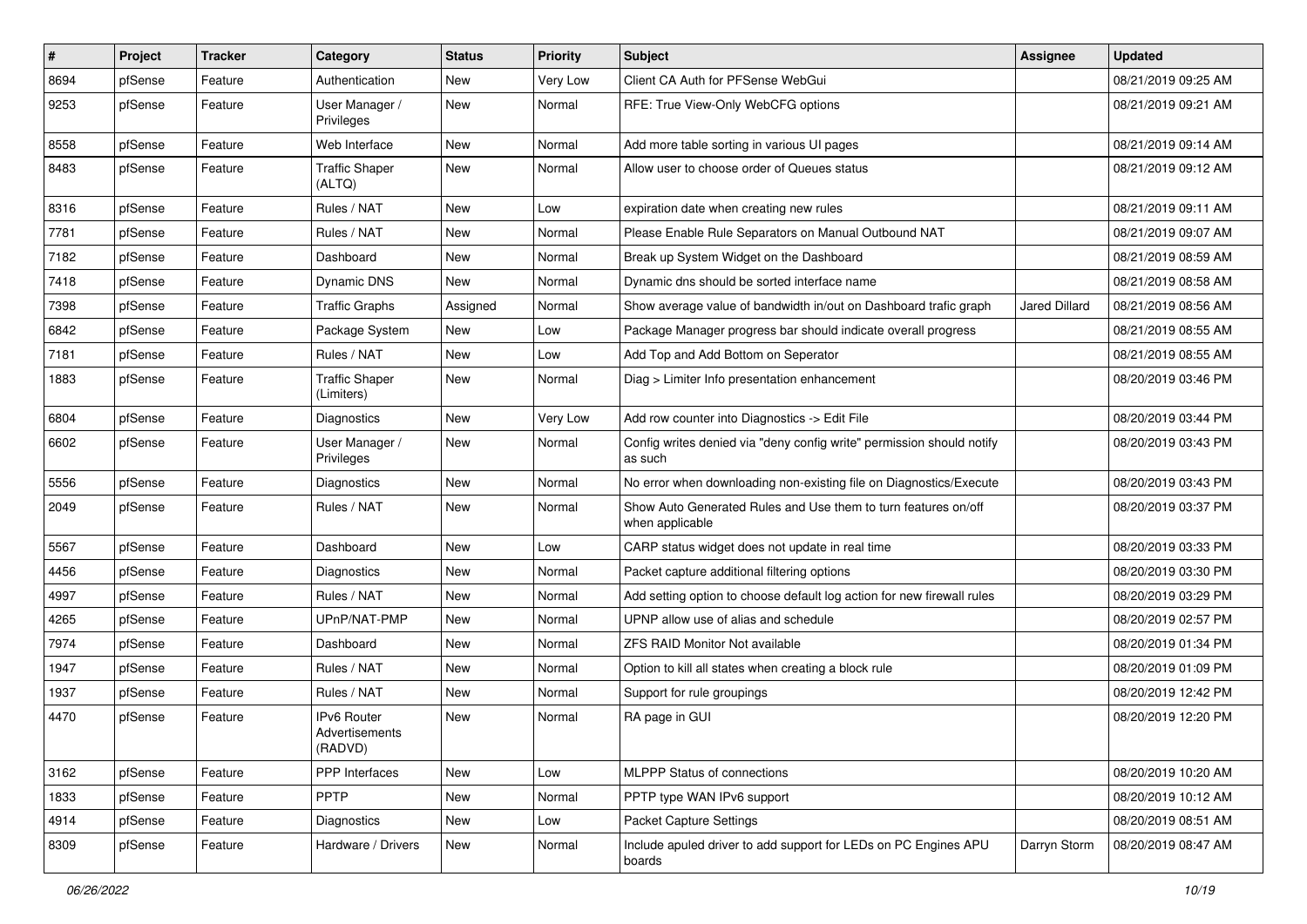| $\vert$ # | Project | <b>Tracker</b> | Category                                 | <b>Status</b> | <b>Priority</b> | Subject                                                                                                                            | <b>Assignee</b> | <b>Updated</b>      |
|-----------|---------|----------------|------------------------------------------|---------------|-----------------|------------------------------------------------------------------------------------------------------------------------------------|-----------------|---------------------|
| 7212      | pfSense | Feature        | Hardware / Drivers                       | New           | Normal          | Provide Driver for SG-1000 Crypto Accelerator                                                                                      | Luiz Souza      | 08/20/2019 08:46 AM |
| 6574      | pfSense | Feature        | Hardware / Drivers                       | <b>New</b>    | Normal          | Support USB RNDIS network interfaces                                                                                               |                 | 08/20/2019 08:46 AM |
| 9038      | pfSense | Feature        | Logging                                  | New           | Normal          | Live view of any log file                                                                                                          |                 | 08/19/2019 02:55 PM |
| 7720      | pfSense | Feature        | Hardware / Drivers                       | New           | Normal          | Add general watchdog kernel modules (like ichwd) and watchdogd<br>support in the GUI.                                              |                 | 08/19/2019 01:20 PM |
| 6845      | pfSense | Feature        | Interfaces                               | New           | Normal          | DHCP / DHCPv6 WAN client status page                                                                                               |                 | 08/19/2019 12:37 PM |
| 2323      | pfSense | Feature        | DHCP (IPv4)                              | New           | Low             | GUI doesn't allow to configure DHCP server to serve IP addresses<br>belonging to subnets wich are not associated with an interface |                 | 08/19/2019 10:27 AM |
| 2774      | pfSense | Feature        | DHCP (IPv4)                              | <b>New</b>    | Normal          | Extend DHCP Pools code to allow using different subnets                                                                            |                 | 08/19/2019 10:27 AM |
| 4681      | pfSense | Feature        | Backup / Restore                         | <b>New</b>    | Normal          | AutoConfigBackup make a way to easily download a saved backup                                                                      |                 | 08/16/2019 12:46 PM |
| 9627      | pfSense | Feature        | Captive Portal                           | New           | Normal          | Captive Portal only shows authenticated users                                                                                      |                 | 08/14/2019 02:48 PM |
| 9293      | pfSense | Feature        | Web Interface                            | New           | Low             | Provide WebUI message (banner) prior to login                                                                                      |                 | 08/14/2019 02:39 PM |
| 9575      | pfSense | Feature        | DHCP (IPv6)                              | <b>New</b>    | Very Low        | RFC 7078 - Distributing Address Selection Policy Using DHCPv6                                                                      |                 | 08/14/2019 02:39 PM |
| 9591      | pfSense | Feature        | Rules / NAT                              | New           | Normal          | Add under firewall rules a search box                                                                                              |                 | 08/14/2019 02:39 PM |
| 9288      | pfSense | Feature        | Authentication                           | New           | Normal          | SSHGuard add pfSense signature in standard                                                                                         |                 | 08/14/2019 01:19 PM |
| 9222      | pfSense | Feature        | Authentication                           | New           | Normal          | Add sshguard log when release an IP                                                                                                |                 | 08/14/2019 01:00 PM |
| 9060      | pfSense | Feature        | Logging                                  | <b>New</b>    | Normal          | add rule name filtering field for firewall log viewer                                                                              |                 | 08/14/2019 12:38 PM |
| 8929      | pfSense | Feature        | Web Interface                            | New           | Normal          | Scroll bar css dark theme                                                                                                          |                 | 08/14/2019 12:16 PM |
| 8458      | pfSense | Feature        | Dashboard                                | New           | Low             | Allow reordering of interface widget                                                                                               |                 | 08/14/2019 10:52 AM |
| 8274      | pfSense | Feature        | <b>Traffic Graphs</b>                    | New           | Normal          | Reverse Inverse Traffic Graph View                                                                                                 | Jared Dillard   | 08/14/2019 10:31 AM |
| 8372      | pfSense | Feature        | Logging                                  | <b>New</b>    | Normal          | add gui setting to adjust refresh rate for dynamic firewall logs                                                                   |                 | 08/14/2019 10:31 AM |
| 7541      | pfSense | Feature        | Installer                                | New           | Normal          | ZFS Install, add hot spare option                                                                                                  |                 | 08/14/2019 09:32 AM |
| 7881      | pfSense | Feature        | OpenVPN                                  | New           | Normal          | OpenVPN client - add support for multiple server entries                                                                           |                 | 08/14/2019 09:32 AM |
| 8036      | pfSense | Feature        | <b>IPsec</b>                             | New           | Normal          | Want to run multiple Mobile Client IKEv2 server instances                                                                          |                 | 08/14/2019 09:31 AM |
| 7812      | pfSense | Feature        | Web Interface                            | New           | Normal          | ZFS handling of autopreplace                                                                                                       |                 | 08/13/2019 03:53 PM |
| 7800      | pfSense | Feature        | Logging                                  | <b>New</b>    | Normal          | Add option for state logging                                                                                                       |                 | 08/13/2019 03:51 PM |
| 7761      | pfSense | Feature        | Rules / NAT                              | New           | Normal          | Add a way to match on IPv6 proto=0 (hop-by-hop header extension)                                                                   |                 | 08/13/2019 03:49 PM |
| 7738      | pfSense | Feature        | <b>IPsec</b>                             | New           | Normal          | Highlight which IPSec (or other VPN) crypto modes are<br>hardware-accelerated in the UI                                            |                 | 08/13/2019 03:46 PM |
| 5619      | pfSense | Feature        | <b>Operating System</b>                  | New           | Normal          | Curl with ARES support                                                                                                             |                 | 08/13/2019 02:56 PM |
| 7030      | pfSense | Feature        | Multi-WAN                                | New           | Very Low        | New Feature Load Balance Per Amount Of GB                                                                                          |                 | 08/13/2019 02:56 PM |
| 6796      | pfSense | Feature        | Interfaces                               | New           | Normal          | Allow hostnames as GRE and GIF endpoints                                                                                           |                 | 08/13/2019 02:35 PM |
| 6816      | pfSense | Feature        | IPv6 Router<br>Advertisements<br>(RADVD) | New           | Normal          | Status and/or Diagnostics page for radvd                                                                                           |                 | 08/13/2019 02:35 PM |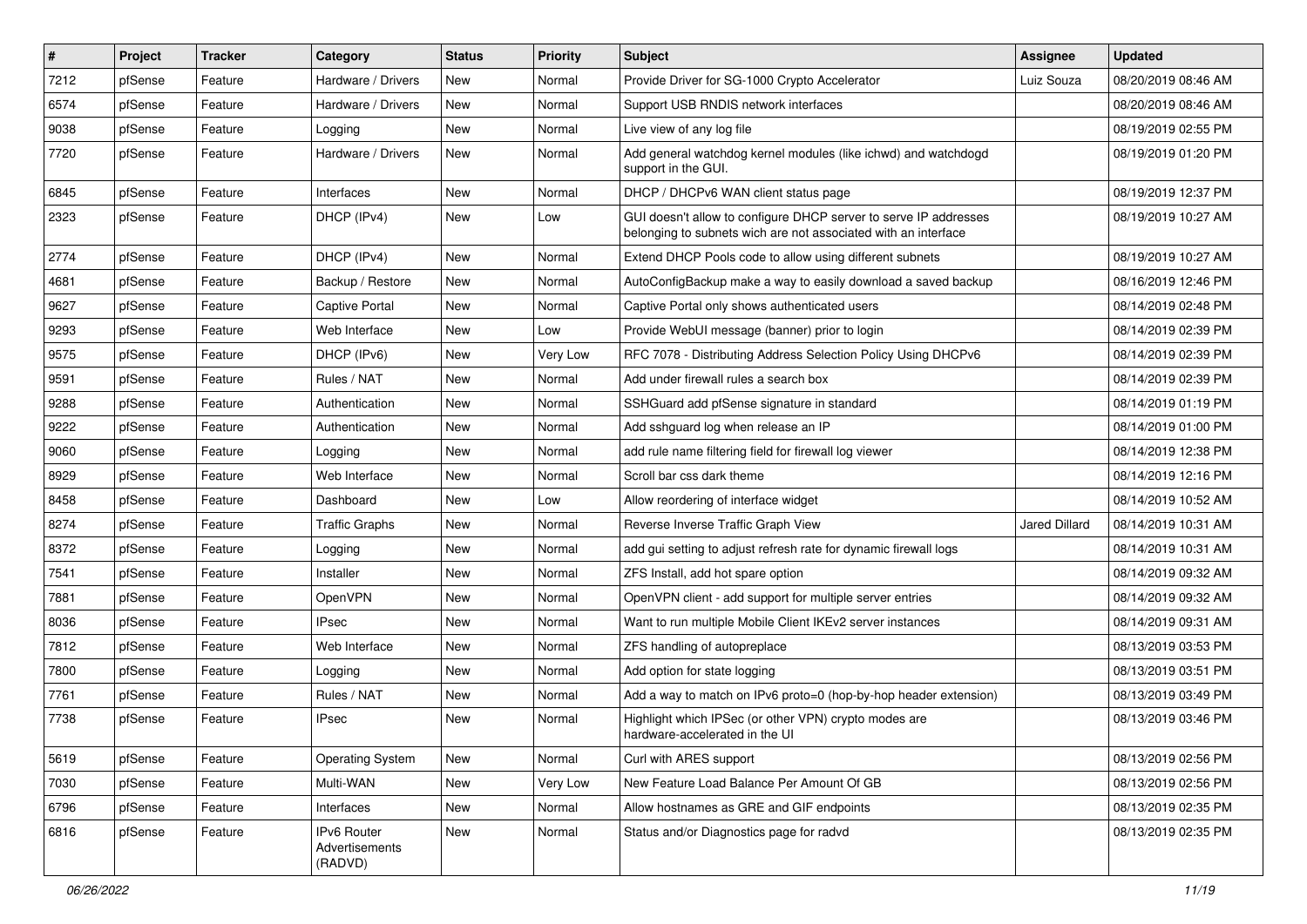| $\vert$ # | Project | <b>Tracker</b> | Category                     | <b>Status</b> | <b>Priority</b> | Subject                                                                                            | <b>Assignee</b> | <b>Updated</b>      |
|-----------|---------|----------------|------------------------------|---------------|-----------------|----------------------------------------------------------------------------------------------------|-----------------|---------------------|
| 6554      | pfSense | Feature        | <b>NTPD</b>                  | New           | Normal          | Reintroduce NTP mode7 for IEEE 1588 PTPd interop                                                   |                 | 08/13/2019 01:40 PM |
| 6604      | pfSense | Feature        | <b>NTPD</b>                  | New           | Normal          | Allow NTP server list to be overridden by DHCP/PPP                                                 |                 | 08/13/2019 01:39 PM |
| 6615      | pfSense | Feature        | DHCP (IPv4)                  | New           | Normal          | new DHCP server option                                                                             |                 | 08/13/2019 01:39 PM |
| 6412      | pfSense | Feature        | <b>Operating System</b>      | New           | Normal          | Add includedir directive for /var/etc/xinet.d to xinetd configuration                              |                 | 08/13/2019 01:23 PM |
| 6469      | pfSense | Feature        | Console Menu                 | New           | Normal          | Improve help + self documentation in console PHP shell                                             |                 | 08/13/2019 01:23 PM |
| 6539      | pfSense | Feature        | Rules / NAT                  | New           | Normal          | ICMPv6 filtering requires multiple rules - no range support                                        |                 | 08/13/2019 01:23 PM |
| 4472      | pfSense | Feature        | Build / Release              | New           | Normal          | Cryptographically sign every (sub-)release                                                         |                 | 08/13/2019 12:53 PM |
| 5080      | pfSense | Feature        | DHCP (IPv4)                  | New           | Normal          | Settings tab under Services>DHCP Server                                                            |                 | 08/13/2019 12:53 PM |
| 4707      | pfSense | Feature        | Rules / NAT                  | <b>New</b>    | Normal          | Can't override block port 0 rules in filter.inc                                                    |                 | 08/13/2019 12:53 PM |
| 2024      | pfSense | Feature        | Package System               | New           | Normal          | RRD Graphs for packages                                                                            |                 | 08/13/2019 12:24 PM |
| 2771      | pfSense | Feature        | Rules / NAT                  | New           | Normal          | Add packet tracing simulator                                                                       |                 | 08/13/2019 12:24 PM |
| 385       | pfSense | Feature        | <b>Captive Portal</b>        | New           | Normal          | Reverse captive portal                                                                             |                 | 08/13/2019 12:23 PM |
| 7602      | pfSense | Feature        | <b>Operating System</b>      | New           | Normal          | Auto-Create bootable USB for recovery                                                              |                 | 08/13/2019 09:50 AM |
| 7799      | pfSense | Feature        | Rules / NAT                  | New           | Normal          | Make an ajax call to toggle logging by clicking on the logging icon next<br>to a rule              |                 | 08/13/2019 09:40 AM |
| 9621      | pfSense | Feature        | User Manager /<br>Privileges | New           | Normal          | More convenient deletion of single user privileges                                                 |                 | 07/09/2019 03:09 AM |
| 9574      | pfSense | Feature        | Package System               | New           | Normal          | Show changelog at package upgrade                                                                  |                 | 06/02/2019 04:35 AM |
| 9464      | pfSense | Feature        | Interfaces                   | New           | Normal          | Marvell 6000 -- netgate hardware (e.g.: XG-7100, XG-3100) internal<br>switch LACP support          |                 | 04/08/2019 07:58 AM |
| 9436      | pfSense | Feature        | <b>DNS Resolver</b>          | <b>New</b>    | Normal          | Unbound: enable dnstap support                                                                     |                 | 03/27/2019 07:54 PM |
| 3652      | pfSense | Feature        | OpenVPN                      | New           | Normal          | OpenVPN - Dynamic IPv6 Tunnel Network                                                              |                 | 03/20/2019 09:50 AM |
| 9336      | pfSense | Feature        | Notifications                | New           | Very Low        | Make Dynamic DNS update notification e-mail optional                                               |                 | 02/18/2019 11:49 AM |
| 7244      | pfSense | Feature        | Developer Tools              | New           | Normal          | Publish pfsense as a Vagrant Basebox                                                               |                 | 01/29/2019 04:09 AM |
| 9063      | pfSense | Feature        | Dynamic DNS                  | New           | Normal          | Allow dynamic DNS client entry to specify which Check IP service to<br>use                         |                 | 10/24/2018 11:53 AM |
| 1136      | pfSense | Feature        | Rules / NAT                  | New           | Normal          | Add logic to automatically avoid route-to for static route networks                                |                 | 10/09/2018 05:11 AM |
| 8879      | pfSense | Feature        | DHCP (IPv4)                  | New           | Very Low        | DHCP options ADD force options                                                                     |                 | 09/07/2018 09:14 AM |
| 1924      | pfSense | Feature        | <b>Captive Portal</b>        | New           | Normal          | Ability of CP's allowed IP addresses to use aliases                                                |                 | 07/26/2018 04:28 AM |
| 8385      | pfSense | Feature        | Rules / NAT                  | New           | Normal          | Utilize IP addresses from successfully authenticated OpenVPN<br>endpoints to Update Firewall Rules |                 | 07/19/2018 03:07 PM |
| 8641      | pfSense | Feature        | Web Interface                | New           | Normal          | Need way to disable HSTS and/or replace webConfigurator certificate<br>from CLI                    |                 | 07/16/2018 10:21 AM |
| 8599      | pfSense | Feature        | Rules / NAT                  | New           | Very Low        | IPv6 flow labels                                                                                   |                 | 07/16/2018 07:36 AM |
| 8532      | pfSense | Feature        | OpenVPN                      | New           | Low             | Ability to add metric to pushed routes                                                             |                 | 05/22/2018 07:45 AM |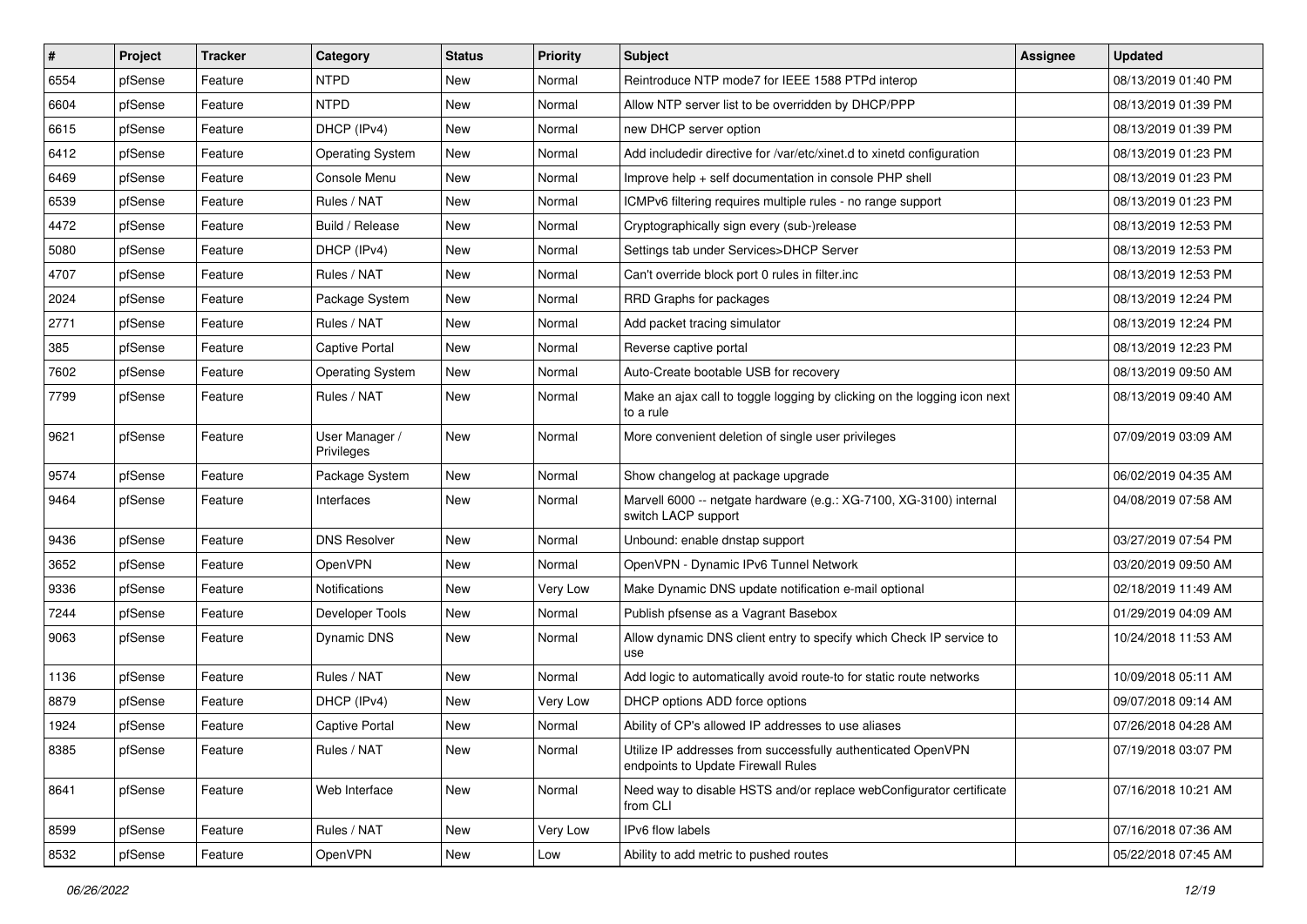| #    | Project | <b>Tracker</b> | Category                                 | <b>Status</b> | <b>Priority</b> | Subject                                                                                                             | Assignee             | <b>Updated</b>      |
|------|---------|----------------|------------------------------------------|---------------|-----------------|---------------------------------------------------------------------------------------------------------------------|----------------------|---------------------|
| 701  | pfSense | Feature        | Rules / NAT                              | New           | Normal          | Interface groups with NAT                                                                                           |                      | 05/11/2018 10:12 PM |
| 8474 | pfSense | Feature        | <b>High Availability</b>                 | New           | Low             | Easier Conversion to HA Pair from Existing Non-HA Firewall                                                          |                      | 04/19/2018 11:52 PM |
| 3882 | pfSense | Feature        | Web Interface                            | New           | Normal          | Add OUI database to the base system, remove dependency on nmap                                                      |                      | 03/08/2018 06:44 PM |
| 7495 | pfSense | Feature        | <b>DNS Resolver</b>                      | <b>New</b>    | Low             | Ability to set TTL for local for Unbound host overrides and dhcp leases                                             |                      | 03/06/2018 09:46 AM |
| 8349 | pfSense | Feature        | <b>Traffic Graphs</b>                    | <b>New</b>    | Normal          | Show the actual numerical information (upload/download speeds) in<br>the traffic graph dashboard widget             | <b>Jared Dillard</b> | 02/28/2018 09:42 AM |
| 8346 | pfSense | Feature        | <b>IPsec</b>                             | <b>New</b>    | Normal          | Let pFSense act as an IPSec XAuth VPN Client                                                                        |                      | 02/23/2018 07:39 AM |
| 7216 | pfSense | Feature        | Web Interface                            | New           | Normal          | Allow user to choose date display format                                                                            | <b>Phillip Davis</b> | 02/02/2018 04:20 PM |
| 8262 | pfSense | Feature        | IPv6 Router<br>Advertisements<br>(RADVD) | New           | Normal          | Make each prefix flags configurable separately.                                                                     |                      | 01/16/2018 12:35 PM |
| 4899 | pfSense | Feature        | DHCP (IPv4)                              | New           | Normal          | Additional BOOTP/DHCP Options should allow a force option                                                           |                      | 01/02/2018 02:24 PM |
| 8236 | pfSense | Feature        | <b>DNS Resolver</b>                      | New           | Normal          | Ability to configure "forward-first" and "forward-host" options for more<br>robust domain overrides in DNS Resolver |                      | 12/26/2017 01:26 AM |
| 7281 | pfSense | Feature        | OpenVPN                                  | <b>New</b>    | Normal          | OpenVPN: Add support for IPv6 dynamic prefix selection                                                              |                      | 12/21/2017 08:56 PM |
| 8168 | pfSense | Feature        | <b>IPsec</b>                             | <b>New</b>    | Normal          | strongswan dhcp option                                                                                              |                      | 12/19/2017 04:14 AM |
| 8178 | pfSense | Feature        | Package System                           | New           | Normal          | Allow setting attributes for form elements in package XML                                                           |                      | 12/09/2017 07:48 PM |
| 3185 | pfSense | Feature        | DHCP (IPv6)                              | New           | Normal          | Accommodate a DHCPv6 failover-like mechanism                                                                        |                      | 11/24/2017 10:44 AM |
| 8078 | pfSense | Feature        | PPP Interfaces                           | New           | Normal          | <b>PPPoE Reconnect Wait Time</b>                                                                                    |                      | 11/09/2017 05:13 PM |
| 7988 | pfSense | Feature        | Web Interface                            | New           | Normal          | Compact Theme based on Compact-RED with the default theme<br>colors.                                                |                      | 10/23/2017 05:34 AM |
| 7688 | pfSense | Feature        | Backup / Restore                         | New           | Low             | AutoConfigBackup - Info Icon - username only                                                                        |                      | 10/22/2017 10:46 AM |
| 7971 | pfSense | Feature        | <b>Captive Portal</b>                    | New           | Normal          | Allow import, export and synchronization of MACs under Captive<br>Portal service                                    |                      | 10/19/2017 04:56 AM |
| 7957 | pfSense | Feature        | Web Interface                            | New           | Normal          | GUI theme - separate "colour" from "compact/normal" in theme<br>dropdown                                            |                      | 10/17/2017 06:58 AM |
| 7956 | pfSense | Feature        | Web Interface                            | <b>New</b>    | Normal          | Favicon able to match GUI colour setting?                                                                           |                      | 10/17/2017 06:36 AM |
| 7934 | pfSense | Feature        | Dashboard                                | New           | <b>Very Low</b> | format support phone# for international use                                                                         |                      | 10/12/2017 04:38 PM |
| 7922 | pfSense | Feature        | Rules / NAT                              | New           | Normal          | Add the option to select the ISP IPv6 Delegated Prefix as a<br>destination in firewall rules                        |                      | 10/10/2017 06:36 PM |
| 7888 | pfSense | Feature        | Package System                           | New           | Normal          | Add a button in package manager GUI to upgrade all packages                                                         |                      | 09/28/2017 05:50 AM |
| 4796 | pfSense | Feature        | Routing                                  | New           | Normal          | Support Multiple FIBs in pfSense                                                                                    | Luiz Souza           | 09/22/2017 12:12 AM |
| 7852 | pfSense | Feature        | <b>DNS Resolver</b>                      | New           | Normal          | Add views support to Unbound GUI                                                                                    |                      | 09/11/2017 12:26 PM |
| 7085 | pfSense | Feature        | Rules / NAT                              | New           | Normal          | <b>Edit Firewall Rules Seperator</b>                                                                                |                      | 09/10/2017 09:15 AM |
| 2963 | pfSense | Feature        | <b>Captive Portal</b>                    | New           | Normal          | Captive Portal MAC authentication request                                                                           |                      | 08/22/2017 09:09 PM |
| 7773 | pfSense | Feature        | IPsec                                    | New           | Normal          | IPSec using IKEv2 with split DNS not using provided domain names                                                    |                      | 08/15/2017 05:25 PM |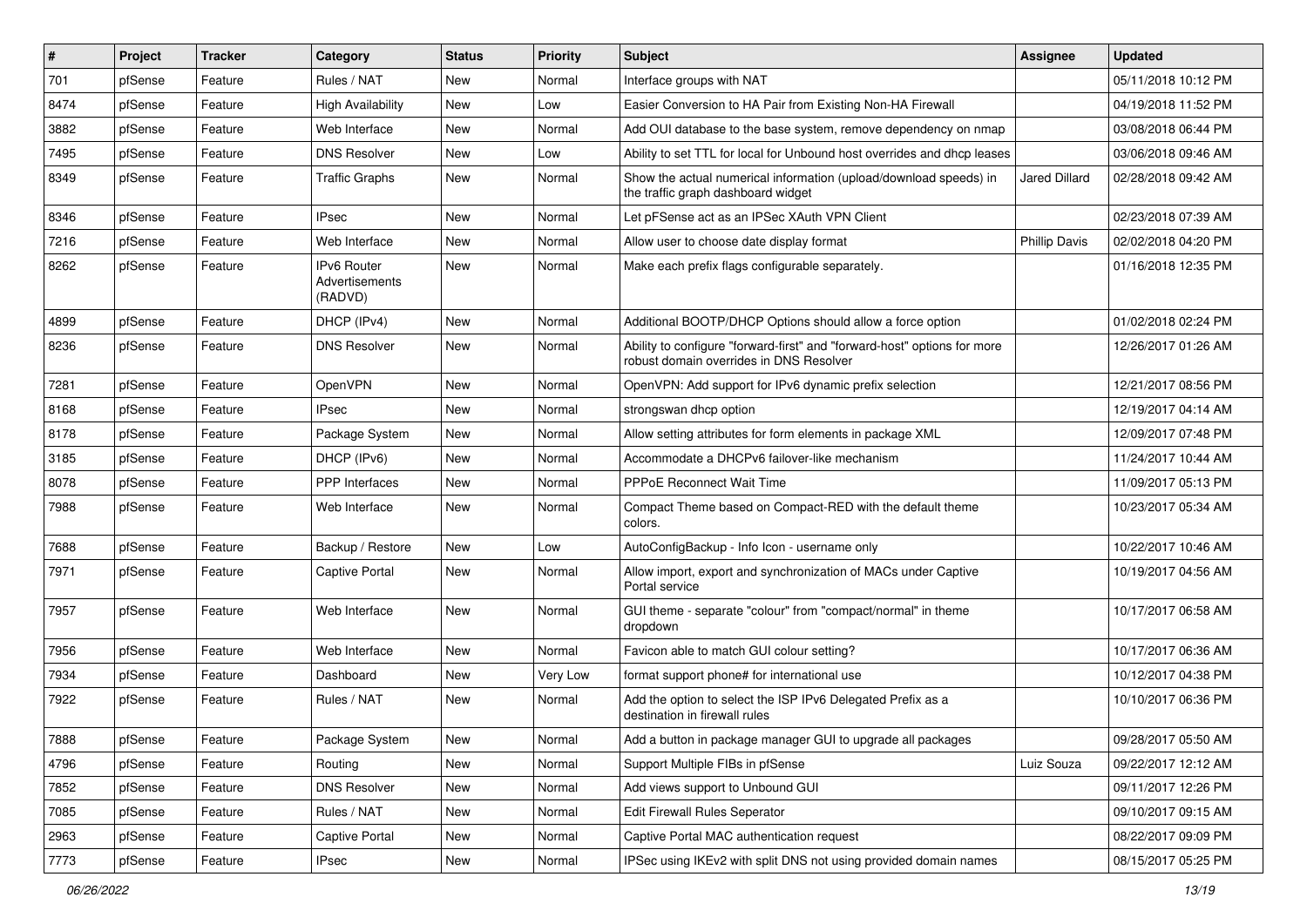| ∦    | Project | <b>Tracker</b> | Category                        | <b>Status</b> | <b>Priority</b> | Subject                                                                                                               | <b>Assignee</b> | <b>Updated</b>      |
|------|---------|----------------|---------------------------------|---------------|-----------------|-----------------------------------------------------------------------------------------------------------------------|-----------------|---------------------|
| 7747 | pfSense | Feature        | Console Menu                    | <b>New</b>    | Normal          | Minor UI Tweak: Make hitting enter on the console (esp via SSH)<br>should not log you out, but simply redraw the menu |                 | 08/01/2017 04:03 PM |
| 1219 | pfSense | Feature        | Developer Tools                 | New           | Low             | Ship DTRACE enabled kernels in the images                                                                             |                 | 07/26/2017 03:14 AM |
| 7718 | pfSense | Feature        | Dynamic DNS                     | <b>New</b>    | Very Low        | Hostname for Custom DynDNS Updater.                                                                                   |                 | 07/24/2017 10:05 AM |
| 6038 | pfSense | Feature        | Interfaces                      | New           | Normal          | Add ability to configure which interface is chosen for defining<br>hostname IP in /etc/hosts                          |                 | 07/07/2017 09:56 AM |
| 7531 | pfSense | Feature        | Package System                  | <b>New</b>    | Low             | pkg behavior when encountering invalid SSL certificate                                                                |                 | 05/08/2017 06:57 PM |
| 2676 | pfSense | Feature        | Rules / NAT                     | <b>New</b>    | Normal          | Reply-to option in firewall rule                                                                                      |                 | 05/05/2017 03:15 PM |
| 7521 | pfSense | Feature        | Package System                  | <b>New</b>    | High            | Package Updates via Mirror                                                                                            |                 | 05/04/2017 08:21 PM |
| 3697 | pfSense | Feature        | Backup / Restore                | <b>New</b>    | Normal          | New backup/restore area: Certificates                                                                                 |                 | 03/11/2017 11:30 AM |
| 7365 | pfSense | Feature        | Logging                         | <b>New</b>    | Low             | Pass firewall/filter rule set through logging for centralized loggers to<br>key on                                    |                 | 03/07/2017 10:44 AM |
| 7292 | pfSense | Feature        | Dynamic DNS                     | <b>New</b>    | Normal          | DynamicDNS configuration does not sync to HA secondary                                                                |                 | 02/21/2017 04:56 PM |
| 5850 | pfSense | Feature        | User Manager /<br>Privileges    | <b>New</b>    | Normal          | Limit "WebCfg - System: User Manager page" privilege to non-admins<br>and non-admin groups                            |                 | 02/19/2017 10:04 AM |
| 5813 | pfSense | Feature        | <b>Traffic Shaper</b><br>(ALTQ) | New           | Normal          | Replacement of layer7 filter                                                                                          |                 | 02/18/2017 05:08 PM |
| 4234 | pfSense | Feature        | <b>IPsec</b>                    | Assigned      | Low             | allow for strict user <> cn validation of mobile ipsec users when using<br>rsa+xauth                                  |                 | 01/24/2017 06:11 AM |
| 6956 | pfSense | Feature        | Captive Portal                  | <b>New</b>    | Normal          | Allow more control over concurrent logins                                                                             |                 | 11/23/2016 12:01 PM |
| 6917 | pfSense | Feature        | Upgrade                         | <b>New</b>    | Normal          | Add ability to choose from what IP/IFACE you search for updates                                                       |                 | 11/11/2016 09:51 AM |
| 3859 | pfSense | Feature        | Gateway Monitoring              | <b>New</b>    | Low             | Make it possible to set the source IP address for gateway monitoring                                                  |                 | 11/06/2016 10:12 PM |
| 2573 | pfSense | Feature        | Captive Portal                  | <b>New</b>    | Normal          | Captive Portal support of RADIUS POD (Packet of Disconnect)                                                           |                 | 10/17/2016 03:14 AM |
| 5616 | pfSense | Feature        | Wireless                        | New           | Normal          | <b>Incorrect Wireless Channel</b>                                                                                     | Jim Thompson    | 10/09/2016 03:33 PM |
| 6569 | pfSense | Feature        | NTPD                            | <b>New</b>    | Normal          | Support Rockwell ZODIAC binary protocol (Jupiter receiver) for high<br>precision                                      | Jim Pingle      | 07/18/2016 11:45 AM |
| 6608 | pfSense | Feature        | Backup / Restore                | New           | Low             | backup and restore dhcp                                                                                               |                 | 07/13/2016 04:09 PM |
| 4010 | pfSense | Feature        | <b>OpenVPN</b>                  | <b>New</b>    | Normal          | OpenVPN always loads engines available on openssl                                                                     |                 | 07/08/2016 10:29 PM |
| 6500 | pfSense | Feature        | Package System                  | <b>New</b>    | Normal          | Should be a way to determine which packages are available without<br>having to update/install                         |                 | 06/17/2016 05:34 PM |
| 6215 | pfSense | Feature        | Web Interface                   | <b>New</b>    | Normal          | Create consistent UI for admin access security                                                                        |                 | 04/20/2016 03:05 PM |
| 6213 | pfSense | Feature        | <b>IPsec</b>                    | <b>New</b>    | Normal          | IPSEC: IPV4/IPV6 dual-interface-stack support for Mobile IKE                                                          |                 | 04/20/2016 07:48 AM |
| 3862 | pfSense | Feature        | <b>IGMP Proxy</b>               | <b>New</b>    | Normal          | Allow configuration of IGMP proxy's 'quickleave' parameter from the<br>web interface                                  |                 | 04/05/2016 03:24 AM |
| 5835 | pfSense | Feature        | <b>OpenVPN</b>                  | <b>New</b>    | Very Low        | Improve OpenVPN client gateway detection in edge cases where the<br>remote does not send gateway information          |                 | 03/20/2016 12:29 AM |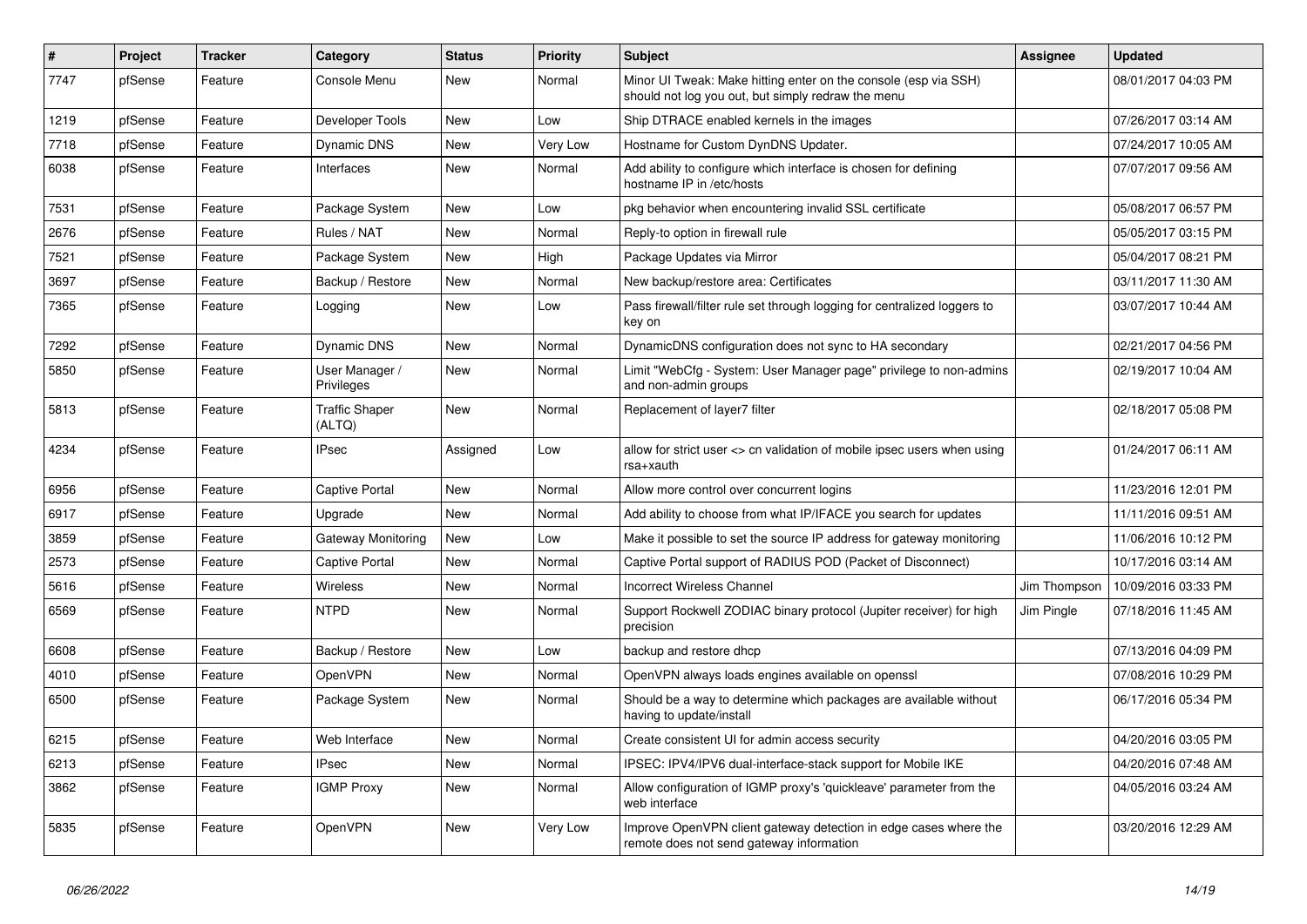| #    | Project | <b>Tracker</b> | Category                        | <b>Status</b> | <b>Priority</b> | Subject                                                                                   | <b>Assignee</b> | <b>Updated</b>      |
|------|---------|----------------|---------------------------------|---------------|-----------------|-------------------------------------------------------------------------------------------|-----------------|---------------------|
| 5474 | pfSense | Feature        | Interfaces                      | New           | Normal          | Add 802.1x configuration to wired interfaces.                                             |                 | 03/16/2016 04:32 PM |
| 5950 | pfSense | Feature        | DHCP (IPv6)                     | <b>New</b>    | Normal          | DHCPv6 Server support for PD of PD-obtained networks                                      |                 | 03/04/2016 03:04 AM |
| 2315 | pfSense | Feature        | <b>Traffic Shaper</b><br>(ALTQ) | New           | Normal          | Traffic Shaper - Adaptive Bandwidth Management                                            |                 | 02/06/2016 05:07 AM |
| 2025 | pfSense | Feature        | Captive Portal                  | New           | Normal          | Captive Portal: Easy accessible Logout page instead of Logout pop-up<br>window            |                 | 02/06/2016 04:59 AM |
| 1307 | pfSense | Feature        | Web Interface                   | New           | Normal          | Request: Option To Resolve Addresses in State Table Summary                               |                 | 02/06/2016 04:58 AM |
| 986  | pfSense | Feature        | Web Interface                   | <b>New</b>    | Normal          | Dynamic states view                                                                       |                 | 02/06/2016 04:58 AM |
| 96   | pfSense | Feature        | Rules / NAT                     | New           | Normal          | Add "All local networks" to source and destination drop down boxen in<br>firewall rules   |                 | 02/06/2016 04:53 AM |
| 371  | pfSense | Feature        | Rules / NAT                     | New           | Normal          | Allow moving of bogon and RFC 1918 rules                                                  |                 | 02/06/2016 04:53 AM |
| 4165 | pfSense | Feature        | Rules / NAT                     | <b>New</b>    | Low             | Allow for security zones when defining interfaces and firewall rules.                     |                 | 02/06/2016 04:35 AM |
| 1574 | pfSense | Feature        | User Manager /<br>Privileges    | New           | Normal          | Password quality enforcment.                                                              |                 | 02/06/2016 04:15 AM |
| 2276 | pfSense | Feature        | Certificates                    | <b>New</b>    | Normal          | Remote CRL fetch support                                                                  |                 | 02/06/2016 04:14 AM |
| 4501 | pfSense | Feature        | <b>Notifications</b>            | New           | Normal          | Allow email report to send multiple destination                                           |                 | 02/06/2016 04:07 AM |
| 290  | pfSense | Feature        | Multi-WAN                       | New           | Low             | Add Multi-WAN awareness to UPnP                                                           |                 | 01/06/2016 05:24 PM |
| 3115 | pfSense | Feature        | Multi-WAN                       | <b>New</b>    | Normal          | Traffic shaping for multi WAN                                                             |                 | 12/07/2015 02:20 PM |
| 5525 | pfSense | Feature        | OpenVPN                         | New           | Normal          | Add static routes for OpenVPN client remote peer addresses when<br>using non-default WANs |                 | 11/25/2015 08:44 AM |
| 5360 | pfSense | Feature        | UPnP/NAT-PMP                    | <b>New</b>    | Normal          | Add possibility to configure independent "UPnP & NAT-PMP"<br>instances                    |                 | 10/31/2015 04:25 AM |
| 5307 | pfSense | Feature        | <b>RRD Graphs</b>               | <b>New</b>    | Low             | Add logarithmic scale option to RRD graphs                                                |                 | 10/14/2015 07:37 AM |
| 4628 | pfSense | Feature        | Web Interface                   | <b>New</b>    | Normal          | Add GUI to manage loader tunables (e.g. loader.conf.local)                                |                 | 09/16/2015 04:28 PM |
| 4989 | pfSense | Feature        | <b>IPsec</b>                    | New           | Normal          | Allow all valid strongswan remote gateway options in gui                                  |                 | 08/20/2015 02:57 PM |
| 4798 | pfSense | Feature        | <b>DNS Resolver</b>             | New           | Normal          | Make host and domain overrides available to both DNS Resolver and<br><b>DNS Forwarder</b> |                 | 06/29/2015 02:14 AM |
| 4724 | pfSense | Feature        | Captive Portal                  | <b>New</b>    | Low             | Captive Portal Status Add Client Hostname                                                 |                 | 05/22/2015 08:38 AM |
| 4646 | pfSense | Feature        | Dashboard                       | <b>New</b>    | Normal          | Recover valuable vertical screen real estate in dashboard                                 |                 | 04/20/2015 07:46 PM |
| 228  | pfSense | Feature        | Multi-WAN                       | New           | Normal          | Multi-WAN support with same gateway on multiple WANs                                      |                 | 04/11/2015 01:10 AM |
| 4374 | pfSense | Feature        | Notifications                   | New           | Low             | Add timestamps to notification e-mails                                                    |                 | 02/05/2015 12:43 AM |
| 4292 | pfSense | Feature        | <b>RRD Graphs</b>               | New           | Normal          | Show 95th Percentile for IPv6 Traffic in RRD Graphs                                       |                 | 01/25/2015 02:24 PM |
| 2593 | pfSense | Feature        | <b>XMLRPC</b>                   | New           | Normal          | sync NTPD, SNMP config between HA members                                                 |                 | 01/14/2015 09:04 AM |
| 3943 | pfSense | Feature        | <b>Operating System</b>         | New           | Low             | pf - divert-reply not implemented (usefull for haproxy)                                   |                 | 10/16/2014 06:42 PM |
| 3899 | pfSense | Feature        | Web Interface                   | New           | Normal          | Add feature to allow reordering of <package> items in config.xml</package>                |                 | 09/27/2014 04:40 PM |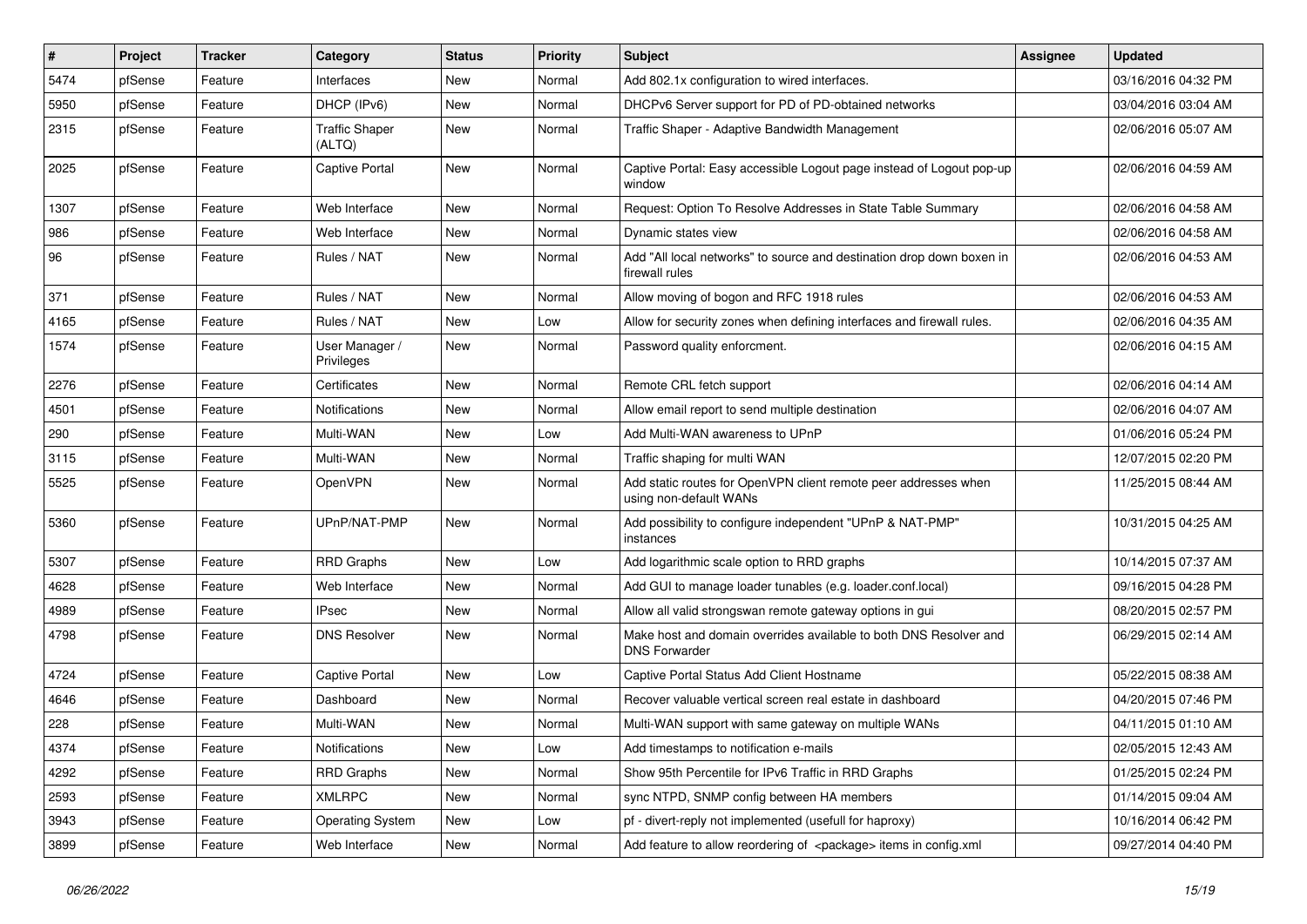| #     | Project | <b>Tracker</b> | Category                     | <b>Status</b>                 | <b>Priority</b> | Subject                                                                                                                                        | <b>Assignee</b>   | <b>Updated</b>      |
|-------|---------|----------------|------------------------------|-------------------------------|-----------------|------------------------------------------------------------------------------------------------------------------------------------------------|-------------------|---------------------|
| 2117  | pfSense | Feature        | <b>Operating System</b>      | New                           | Normal          | 6RD support for ISPs like Swisscom                                                                                                             |                   | 08/22/2014 10:40 AM |
| 3793  | pfSense | Feature        | Rules / NAT                  | New                           | Normal          | Enable external authentication support for rules                                                                                               |                   | 08/05/2014 01:09 PM |
| 3534  | pfSense | Feature        | DHCP (IPv4)                  | New                           | Normal          | DDNS using arbitrary zone primary                                                                                                              |                   | 07/08/2014 11:40 AM |
| 3696  | pfSense | Feature        | Backup / Restore             | <b>New</b>                    | Normal          | Multiple items backup/restore                                                                                                                  |                   | 06/06/2014 02:33 PM |
| 3552  | pfSense | Feature        | <b>PPP</b> Interfaces        | New                           | Normal          | Allow configuring link keep-alive value in PPP                                                                                                 |                   | 05/14/2014 10:26 AM |
| 2357  | pfSense | Feature        | Interfaces                   | New                           | Low             | Support Dual Stack Lite                                                                                                                        |                   | 05/13/2014 09:39 PM |
| 3623  | pfSense | Feature        | Package System               | New                           | Normal          | Allow each package to choose if it is restarted on interface events                                                                            |                   | 04/26/2014 01:00 PM |
| 3087  | pfSense | Feature        | Web Interface                | New                           | Normal          | Setup Wizard does not include IPv6 options for interfaces                                                                                      |                   | 07/10/2013 06:19 PM |
| 3053  | pfSense | Feature        | Captive Portal               | New                           | Normal          | Automatically add DHCP static addresses to CP passthru-mac                                                                                     |                   | 06/21/2013 11:54 AM |
| 1434  | pfSense | Feature        | OpenVPN                      | <b>New</b>                    | Normal          | Radius Accounting in OpenVPN                                                                                                                   |                   | 05/04/2013 03:06 PM |
| 2965  | pfSense | Feature        | Rules / NAT                  | New                           | Normal          | Mac Firewalling                                                                                                                                |                   | 04/24/2013 12:02 PM |
| 2410  | pfSense | Feature        | <b>DNS Forwarder</b>         | New                           | Normal          | Support name based aliasing via CNAMEs or some other mechanism.                                                                                |                   | 12/11/2012 09:56 PM |
| 2693  | pfSense | Feature        | Console Menu                 | New                           | Normal          | Allow mapping mapping non-physical interfaces via console                                                                                      | Mathieu Simon     | 11/27/2012 03:00 PM |
| 2545  | pfSense | Feature        | Captive Portal               | <b>New</b>                    | Low             | CaptivePortal: Custom "Re-authenticate every x minutes"                                                                                        |                   | 07/08/2012 05:21 PM |
| 2479  | pfSense | Feature        | Dashboard                    | <b>New</b>                    | Normal          | Allow reordering of the traffic graphs on the dashboard                                                                                        |                   | 06/08/2012 04:13 PM |
| 2443  | pfSense | Feature        | PPP Interfaces               | New                           | Normal          | Automatically start 3G usb interfaces upon plugin                                                                                              |                   | 05/20/2012 05:37 PM |
| 1935  | pfSense | Feature        | Rules / NAT                  | New                           | Normal          | Allow rule with max-src-conn-* options to make conditional use of<br>"overload <virusprot>"</virusprot>                                        |                   | 10/07/2011 09:31 AM |
| 1506  | pfSense | Feature        | Notifications                | <b>New</b>                    | Normal          | Notifications should spool                                                                                                                     |                   | 05/05/2011 12:58 PM |
| 1367  | pfSense | Feature        | Backup / Restore             | New                           | Normal          | Input validation on partial config restores                                                                                                    |                   | 03/21/2011 01:16 AM |
| 746   | pfSense | Feature        | Rules / NAT                  | <b>New</b>                    | Normal          | Add interface group to source/dest drop downs                                                                                                  |                   | 07/19/2010 05:10 PM |
| 521   | pfSense | Feature        | User Manager /<br>Privileges | New                           | Normal          | Group manager Assigned Permissions                                                                                                             |                   | 04/18/2010 02:59 PM |
| 84    | pfSense | Feature        | Web Interface                | New                           | Low             | Nightly Filter Summary E-Mail                                                                                                                  | Jim Pingle        | 04/03/2010 06:22 PM |
| 11545 | pfSense | Regression     | Interfaces                   | Feedback                      | Normal          | Primary interface address is not always used when VIPs are present                                                                             | Reid<br>Linnemann | 06/24/2022 10:25 AM |
| 11570 | pfSense | Regression     | Gateways                     | <b>Pull Request</b><br>Review | Normal          | Gateway monitoring services is not always restarted on interface<br>events, which may prevent a WAN from recovering back to an online<br>state | Viktor Gurov      | 06/22/2022 09:04 PM |
| 13290 | pfSense | Regression     | Captive Portal               | Feedback                      | Normal          | My PfSense version 2.7 is returning the error "dummynet bad switch<br>21" every time I activate my Captive Portals (7).                        |                   | 06/20/2022 06:01 PM |
| 13248 | pfSense | Regression     | DHCP (IPv6)                  | New                           | Normal          | IPv6 Router Advertisements runs when config.xml does not contain an<br>entry for the interface                                                 |                   | 06/05/2022 07:44 PM |
| 12821 | pfSense | Regression     | Hardware / Drivers           | Confirmed                     | Normal          | Intel e1000 driver (em & igb) cannot pass VLAN0 tagged packets                                                                                 |                   | 06/05/2022 08:23 AM |
| 12549 | pfSense | Regression     | <b>IPsec</b>                 | New                           | Normal          | Per-user Mobile IPsec settings are not applied to connecting mobile<br>clients                                                                 | Jim Pingle        | 04/26/2022 07:50 AM |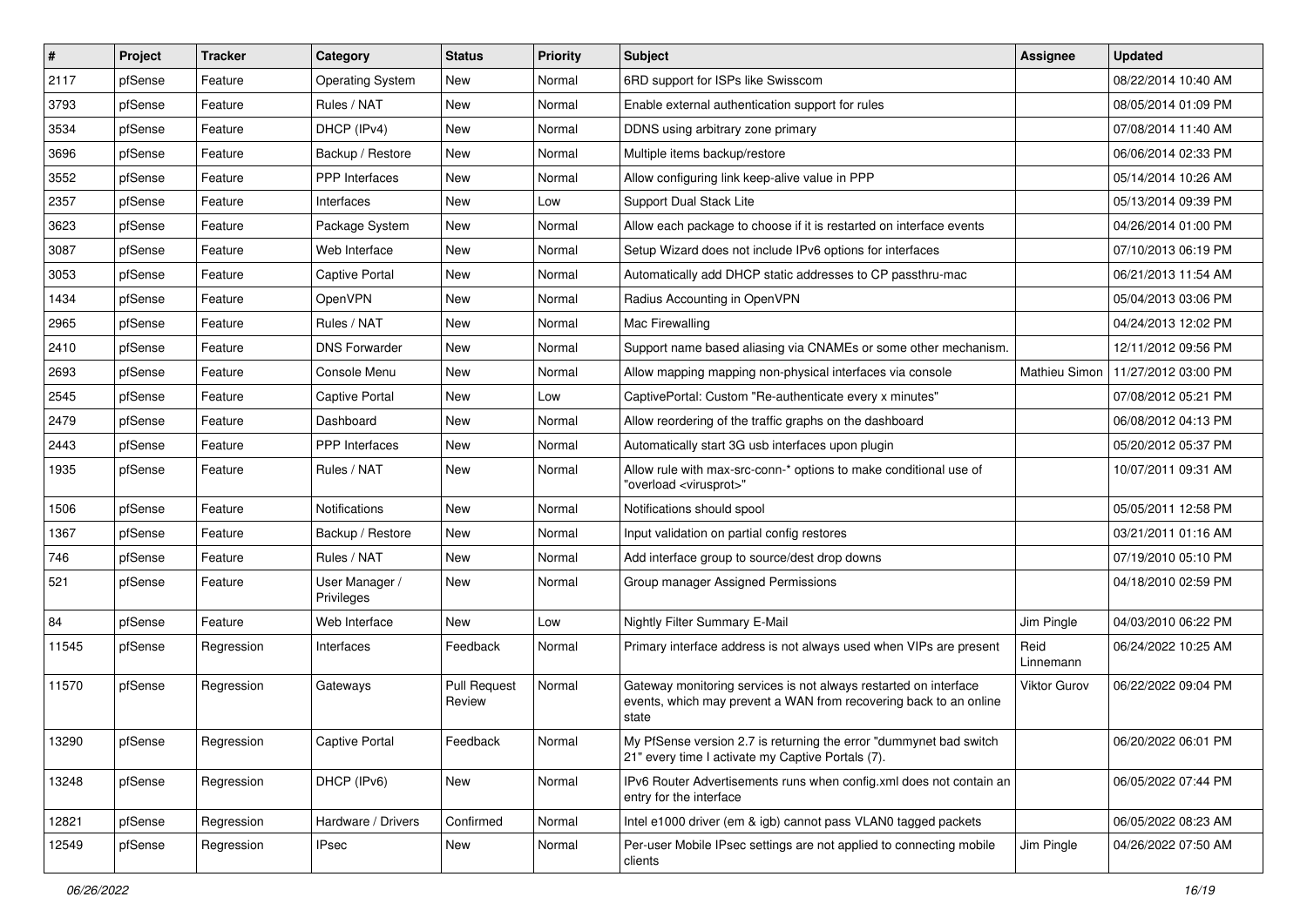| #     | Project | <b>Tracker</b> | Category                 | <b>Status</b>                 | <b>Priority</b> | Subject                                                                                                              | <b>Assignee</b>                | <b>Updated</b>      |
|-------|---------|----------------|--------------------------|-------------------------------|-----------------|----------------------------------------------------------------------------------------------------------------------|--------------------------------|---------------------|
| 12183 | pfSense | Regression     | Interfaces               | New                           | Low             | Changing MAC address for PPP parent interface stopped working                                                        |                                | 04/20/2022 04:16 PM |
| 12382 | pfSense | Regression     | OpenVPN                  | <b>New</b>                    | Normal          | Certificate Depth checking creates OpenVPN micro-outages every<br>time a user authenticates after 2.5.2 upgrade      |                                | 01/17/2022 04:17 AM |
| 12215 | pfSense | Regression     | OpenVPN                  | Feedback                      | Normal          | OpenVPN does not resync when running on a gateway group                                                              |                                | 12/22/2021 05:49 AM |
| 12581 | pfSense | Regression     | DHCP (IPv6)              | <b>New</b>                    | Normal          | CARP IPv6 assigned address does not get advertised to endpoints<br>with RADV                                         |                                | 12/16/2021 02:34 PM |
| 11870 | pfSense | Regression     | Interfaces               | <b>New</b>                    | Normal          | Setting MTU on VLAN does not set MTU on parent interface in 2.5.1                                                    |                                | 05/02/2021 05:48 AM |
| 12544 | pfSense | Bug            | <b>Operating System</b>  | <b>New</b>                    | Normal          | OpenSSH vulnerabilities                                                                                              |                                | 06/25/2022 05:47 PM |
| 8207  | pfSense | Bug            | <b>Operating System</b>  | New                           | Normal          | 2.4 cannot boot as a Xen VM with more than 7 NICs                                                                    |                                | 06/25/2022 05:42 PM |
| 9626  | pfSense | Bug            | Web Interface            | <b>New</b>                    | Normal          | When deny write permission is assigned to a user, there is no error<br>feedback if the user tries to write something |                                | 06/25/2022 05:41 PM |
| 7996  | pfSense | Bug            | Web Interface            | <b>New</b>                    | Very Low        | 2.4.0 Web Interface Issue                                                                                            |                                | 06/25/2022 05:39 PM |
| 13003 | pfSense | <b>Bug</b>     | Hardware / Drivers       | <b>New</b>                    | Normal          | Malicious Driver Detection event on ixl driver                                                                       |                                | 06/25/2022 05:00 PM |
| 13301 | pfSense | Bug            | <b>IPsec</b>             | <b>Pull Request</b><br>Review | Normal          | Bug #13239 = $(?)$ = #12645 appease not fixed - ipv6 based ipsec vpn<br>tunnel bug found with fqdn remote host       |                                | 06/25/2022 05:41 AM |
| 13298 | pfSense | <b>Bug</b>     | <b>Dynamic DNS</b>       | <b>Pull Request</b><br>Review | Normal          | Dynv6 does not check response code when updating                                                                     | <b>Tiago Beling</b><br>d'Avila | 06/24/2022 07:47 AM |
| 13295 | pfSense | Bug            | Gateway Monitoring       | <b>Pull Request</b><br>Review | Normal          | Incorrect function parameters for "get_dpinger_status()" call in<br>`qwlb.inc``                                      |                                | 06/24/2022 07:25 AM |
| 10352 | pfSense | <b>Bug</b>     | Authentication           | <b>New</b>                    | Very Low        | RADIUS authentication fails with MSCHAPv1 or MSCHAPv2 when<br>passwords contain international characters             |                                | 06/20/2022 04:04 PM |
| 13289 | pfSense | <b>Bug</b>     | Backup / Restore         | <b>New</b>                    | Low             | Attempting to restore a 0 byte "config.xml" prints an error that the file<br>cannot be read                          |                                | 06/20/2022 10:46 AM |
| 13288 | pfSense | Bug            | Configuration<br>Backend | New                           | Normal          | Encode FreeRADIUS Custom Options                                                                                     |                                | 06/20/2022 10:36 AM |
| 5413  | pfSense | Bug            | <b>DNS Resolver</b>      | Confirmed                     | High            | Incorrect Handling of Unbound Resolver [service restarts, cache loss,<br>DNS service interruption]                   |                                | 06/19/2022 11:11 PM |
| 12947 | pfSense | <b>Bug</b>     | DHCP (IPv6)              | New                           | Normal          | DHCP6 client does not take any action if the interface IPv6 address<br>changes during renewal                        |                                | 06/19/2022 09:34 PM |
| 13243 | pfSense | <b>Bug</b>     | OpenVPN                  | <b>Pull Request</b><br>Review | Normal          | OpenVPN status for multi-user VPN shows info icon to display<br>RADIUS rules when there are none to display          | Marcos<br>Mendoza              | 06/19/2022 05:53 PM |
| 13280 | pfSense | Bug            | Unknown                  | <b>New</b>                    | Normal          | Entries duplicated in /boot/loader.conf                                                                              |                                | 06/19/2022 11:11 AM |
| 9296  | pfSense | <b>Bug</b>     | Aliases / Tables         | Confirmed                     | Low             | Alias content is sometimes incomplete when mixing FQDN and IP<br>address                                             | Reid<br>Linnemann              | 06/18/2022 03:12 PM |
| 13279 | pfSense | Bug            | Interfaces               | New                           | Normal          | DHCP config override affects Gateway installation.                                                                   |                                | 06/17/2022 07:25 AM |
| 13167 | pfSense | <b>Bug</b>     | Dynamic DNS              | New                           | Normal          | phpDynDNS: DigitalOcean ddns update fails (bad request, invalid<br>character '-' in request_id)                      |                                | 06/16/2022 09:30 PM |
| 13277 | pfSense | <b>Bug</b>     | <b>IGMP Proxy</b>        | New                           | Normal          | IGMP Proxy webConfigurator Page Always Produces Error                                                                |                                | 06/16/2022 07:50 PM |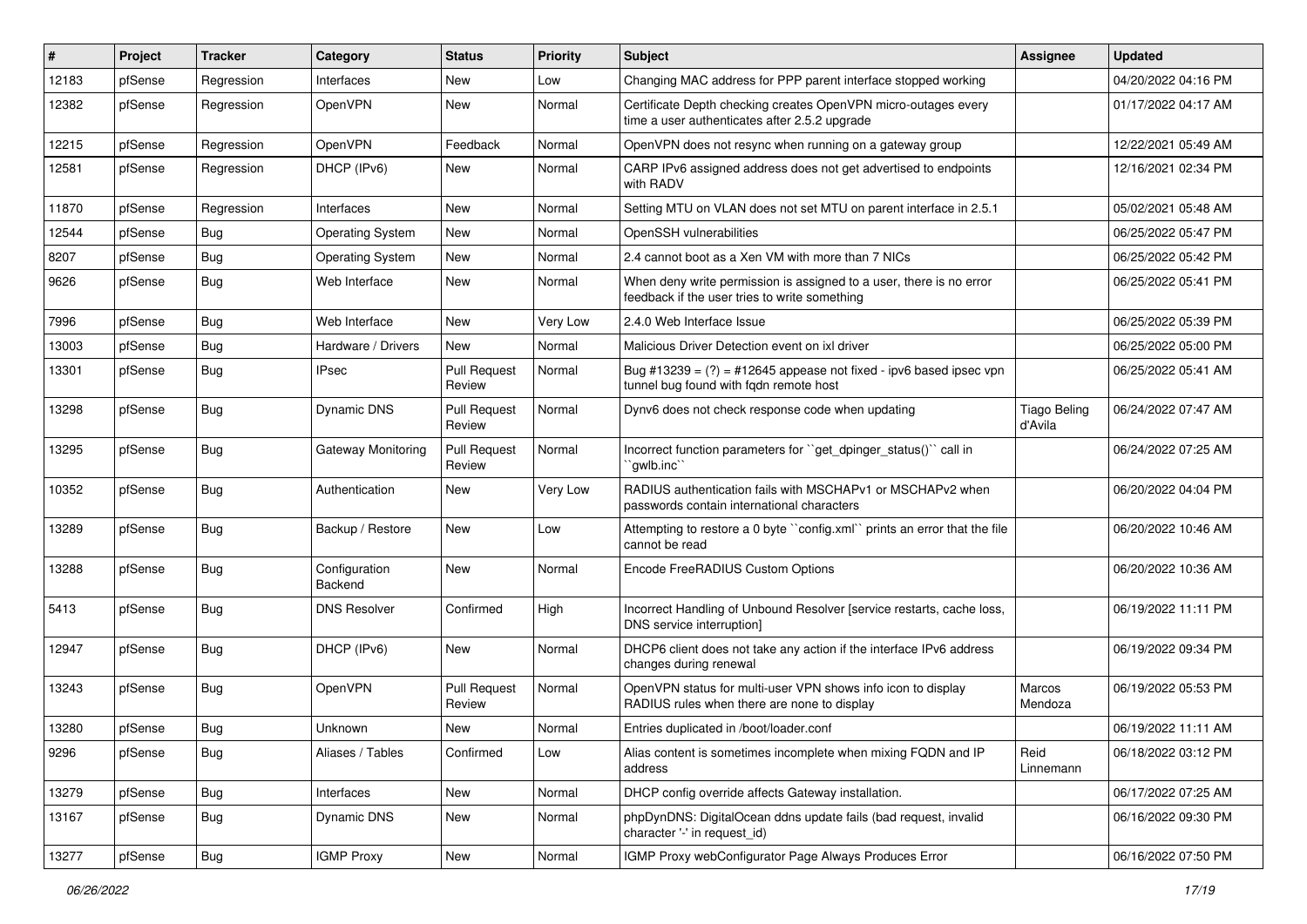| $\#$  | Project | <b>Tracker</b> | Category                        | <b>Status</b>                 | <b>Priority</b> | <b>Subject</b>                                                                                   | <b>Assignee</b>     | <b>Updated</b>      |
|-------|---------|----------------|---------------------------------|-------------------------------|-----------------|--------------------------------------------------------------------------------------------------|---------------------|---------------------|
| 13276 | pfSense | Bug            | <b>IGMP Proxy</b>               | New                           | Normal          | IGMP Proxy Error Message for Logging Links to System Log Instead<br>of Routing Log               |                     | 06/16/2022 07:48 PM |
| 13273 | pfSense | Bug            | DHCP (IPv4)                     | New                           | Normal          | dhclient can use conflicting recorded leases                                                     |                     | 06/14/2022 11:07 AM |
| 13272 | pfSense | Bug            | <b>Captive Portal</b>           | <b>Pull Request</b><br>Review | Very Low        | Voucher CSV output has leading space before voucher code                                         | Jim Pingle          | 06/13/2022 10:27 AM |
| 13267 | pfSense | Bug            | OpenVPN                         | New                           | Normal          | dpinger continues to run on OpenVPN gateway after OpenVPN<br>service is stopped.                 |                     | 06/12/2022 02:49 PM |
| 13258 | pfSense | Bug            | Console Menu                    | <b>Pull Request</b><br>Review | Low             | secret menu option 100                                                                           | Jim Pingle          | 06/12/2022 01:44 PM |
| 12920 | pfSense | Bug            | Gateway Monitoring              | <b>Pull Request</b><br>Review | Normal          | Gateway behavior differs when the gateway does not exist in<br>config.xml                        | <b>Viktor Gurov</b> | 06/12/2022 01:27 PM |
| 13252 | pfSense | Bug            | Upgrade                         | New                           | Normal          | reduce frequency of php-fpm socket connection attempts from<br>check_reload_status               |                     | 06/12/2022 11:11 AM |
| 13263 | pfSense | <b>Bug</b>     | DHCP (IPv4)                     | New                           | Low             | Deleting a static DHCP entry when the related IP is not in the arp table<br>spams the log        |                     | 06/10/2022 11:18 AM |
| 13088 | pfSense | <b>Bug</b>     | <b>OpenVPN</b>                  | New                           | Normal          | OpenVPN Client Overrides: properly hide/show form fields                                         | Jim Pingle          | 06/08/2022 09:15 AM |
| 13254 | pfSense | Bug            | <b>DNS Resolver</b>             | New                           | Normal          | DNS resolver does not update "unbound.conf" file during link down<br>events                      |                     | 06/08/2022 07:55 AM |
| 13253 | pfSense | Bug            | DHCP (IPv6)                     | New                           | Normal          | 'dhcp6c'' is not restarted when applying settings when multiple<br>WANs are configured for DHCP6 |                     | 06/06/2022 02:58 PM |
| 12878 | pfSense | <b>Bug</b>     | <b>Traffic Shaper</b><br>(ALTQ) | Incomplete                    | Normal          | Traffic shaping by interface, route queue bandwidth inbound, out by a<br>large factor.           |                     | 06/06/2022 07:03 AM |
| 13249 | pfSense | Bug            | Console Menu                    | New                           | Normal          | Running playback comands multiple times results in PHP error                                     |                     | 06/06/2022 07:02 AM |
| 13076 | pfSense | <b>Bug</b>     | Gateway Monitoring              | New                           | Normal          | Marking a gateway as down does not affect IPsec entries using<br>gateway groups                  |                     | 06/03/2022 10:32 AM |
| 12612 | pfSense | <b>Bug</b>     | <b>DNS Resolver</b>             | <b>New</b>                    | Normal          | DNS Resolver is restarted during every "rc.newwanip" event                                       |                     | 06/03/2022 07:13 AM |
| 13240 | pfSense | <b>Bug</b>     | Rules / NAT                     | New                           | Normal          | Dynamic NPt entry UI has a couple quirks                                                         |                     | 06/02/2022 09:32 PM |
| 12095 | pfSense | <b>Bug</b>     | Authentication                  | New                           | Normal          | Memory leak in pcscd                                                                             |                     | 06/01/2022 01:01 PM |
| 13237 | pfSense | Bug            | DHCP (IPv6)                     | New                           | Normal          | dhcp6c script cannot be executed safely                                                          |                     | 06/01/2022 11:20 AM |
| 12811 | pfSense | Bug            | Gateway Monitoring              | New                           | Normal          | Services are not restarted when PPP interfaces connect                                           | Jim Pingle          | 05/31/2022 05:34 PM |
| 13215 | pfSense | Bug            | <b>Captive Portal</b>           | Assigned                      | Normal          | Allowed MAC/IP/Hostname traffic counts for authorized users                                      | Reid<br>Linnemann   | 05/31/2022 05:31 PM |
| 13093 | pfSense | Bug            | Authentication                  | In Progress                   | Normal          | LDAP authentication fails with extended query and RFC2307 group<br>lookups enabled               | Chris Linstruth     | 05/31/2022 07:20 AM |
| 13226 | pfSense | <b>Bug</b>     | Captive Portal                  | Confirmed                     | Normal          | Captive Portal doesn't disconnect established OpenVPN link                                       | Reid<br>Linnemann   | 05/30/2022 10:38 AM |
| 12877 | pfSense | <b>Bug</b>     | Dynamic DNS                     | Feedback                      | Normal          | Cloudflare DynDNS fails to update more than two addresses                                        |                     | 05/29/2022 06:56 PM |
| 12875 | pfSense | Bug            | Package System                  | New                           | Normal          | Import zabbix-agent6 and zabbix-proxy6 from FreeBSD Ports                                        |                     | 05/28/2022 06:50 PM |